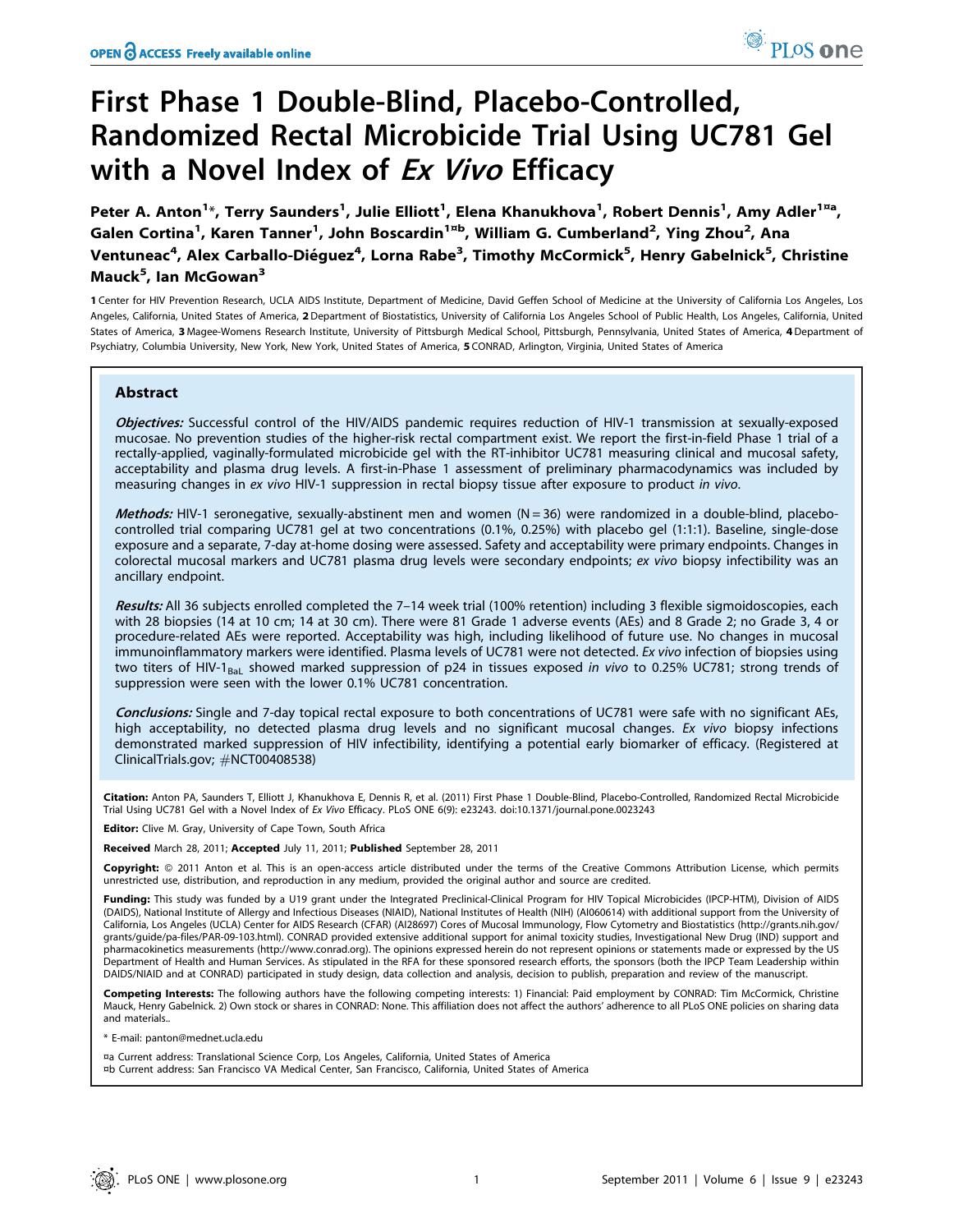## Introduction

Efforts to reduce the sexual transmission of HIV-1 are pivotal to controlling the AIDS pandemic. Sustained plasma suppression reduces transmission but trials of HIV-specific vaccines and topical microbicides have been challenging in heterosexual couples and men who have sex with men (MSM) populations, especially given the still-poorly understood immune responses at the sexuallyexposed mucosal portals of virus entry [1–9]. The recent results from both the Phase IIb CAPRISA 004 Trial of vaginally-applied 1% tenofovir gel and the Phase III iPrEx Trial of oral Truvada tablets (a co-formulation of tenofovir disoproxil fumarate and emtricitabine) have been exciting, first-time achievements in HIV prevention [10,11].

Microbicides have been advanced as a topical mode of reducing HIV-1 transmission ''per sexual act.'' While discussed as a topical version of PrEP [12], use of topical microbicides is intended to provide a safe, acceptable, affordable form of protection from HIV-1 transmission, providing receptive partners (women and men) with options, especially when condom use is non-negotiable [13]. The spermicidal and contraceptive vaginal agent, nonoxynol-9 (N9) was demonstrated, post-approval, to create an increased risk for HIV-1 acquisition with frequent vaginal use. Significant epithelial sloughing was seen when applied rectally. This experience identified newer safety parameters to consider when evaluating microbicidal agents [14–16]. Until recently, clinical trial efforts have focused on vaginal transmission with mostly disappointing results [17–21]. A first-in-field success, CAPRISA 004 utilized a reverse-transcriptase inhibitor (1% tenofovir) gel applied 12 hours before and after vaginal intercourse. The study demonstrated a  $>50\%$  reduction in HIV-1 transmission in those women using the gel for  $>80\%$  of episodes [10,11]. Equally exciting, in different risk groups, was the recent iPrEx trial demonstration of 44% reduction of HIV-1 transmission in  $\sim$  2500 higher-risk MSM at 11 study sites worldwide [11]. As in the CAPRISA trial, when the inherently difficult issue of adherence is teased apart, sub-analyses suggest the prevention rate may be 50% or higher. Both studies successfully demonstrated proof-of-concept for topical microbicides.

Rectal transmission of HIV-1 is thought to be 20–200-times more likely per sexual act than vaginal transmission, perhaps related to the single-cell epithelial lining and extensive, activated resident immunocyte populations [1–7,22,23]. Receptive anal intercourse (RAI) is highly prevalent among MSM and also in heterosexual sexual partnerships [24–30]. It is anticipated that when the mucosa is co-infected (such as with HSV) or significant trauma, the rate of rectal transmission per sex act would markedly increase [31–34].

This report describes the first IND-supported Phase 1 safety trial of two concentrations of UC781 (0.25% and 0.1%) as a rectal microbicide. UC781 is a potent non-nucleoside reverse transcriptase inhibitor (NNRTI) which binds tightly to HIV-1 RT [35–40], has activity against a wide range of subtype HIV-1 isolates and is poorly absorbed from mucosal surfaces with systemic limited bioavailability. UC781 displays in vitro nanomolar range  $EC_{50}$ activity against wild type HIV-1 virus and little to no cytotoxic effect on cell lines and primary cells. In pre-clinical studies of human cervical and colorectal explants pre-incubated with UC781, R5 HIV<sub>BaL</sub> was markedly suppressed, decreasing the infection in migrating lymphoid cells [41,42]. UC781 added in vitro showed 100% inhibition of  $HIV_{\text{Bal}}$  at 3.3 µg/ml and 90% inhibition at  $0.33 \mu g/ml$ . These infectious doses are thought to be far in excess of ejaculate concentrations [43–45]. For comparison, the delivered doses (empirically assuming a  $10\times$  dilution by rectal

fluids) in this trial for the 0.1% gel was a dose of 3.5 mg in 3.5 ml (1000  $\mu$ g/ml) and for the 0.25% gel, a dose of 8.75 mg in 3.5 ml (2500 mg/ml).

Two concentrations of UC781 gel (0.10% and 0.25%) formulated for topical vaginal application and demonstrating safety in early dose-ranging vaginal safety studies [46–48] were applied rectally in this study. The product was delivered using the same applicator design as used in vaginal microbicide trials. The novelty of this ''first in field'' study was facilitated by the HPTN-056 study which established normative ranges and inter-subject variabilities in a host of recently developed mucosal indices to assess potential mucosal injury [49].

An innovative 2-stage trial design was used consisting of an initial, single rectal application of either of the two concentrations of UC781 or hydroxyethyl cellulose (HEC) placebo gel followed several weeks later by 7 once-daily, self-administered rectal applications. We have previously reported the acceptability evaluations carried out in this trial [50]. Here we report the clinical safety of vaginally-formulated UC781, plasma drug concentrations, mucosal safety and the use of novel ex vivo biopsy HIV-1 infection challenges of in vivo exposed tissue samples, Both concentrations of UC781 were shown to be clinically safe by all indices used with few Grade 2 and no Grade 3, 4 or procedurerelated AEs. Plasma levels of UC781 were not seen and no significant mucosal abnormalities were detected. Remarkably, the ex vivo HIV-1 infection of tissue biopsies showed marked suppression with UC781 0.25%.

#### Methods

The study was designed by the investigators with collaborative input from CONRAD and the NIAID/DAIDS/Prevention Sciences Integrated Preclinical-Clinical Program (IPCP), as stipulated in the award notice and reviewed by the U.S. Food and Drug Administration (FDA). The study was approved by the UCLA Office of the Human Research Protection Program Institutional Review Board (UCLA IRB) and all subjects provided written informed consent. The trial is registered at ClinicalTrials. gov, number NCT00408538 and is in compliance with the CONSORT 2010 recommendations for reporting of trial results (www.consort-statement.org) [51,52].

#### Study population

HIV-1 seronegative men and women between the ages of 18 and 64 (inclusive) with a history of consensual receptive anal intercourse (RAI) at least once in lifetime were eligible for screening. This was included to identify individuals with some familiarity of sexual or product insertion per rectum. Lower risk of HIV infection was supported by HIV screening tests for inclusion, the additional inclusion criteria of willingness to be sexually abstinent regarding rectal sex or any other rectal insertions one week prior to treatment and one week before and following each flexible sigmoidoscopy. Ongoing monitoring of plasma HIV RNA further supported this. Exclusion criteria included HIV infection, known inflammatory bowel disease or any other chronic gastrointestinal disorder and/or history of significant gastrointestinal bleeding as well as any allergies to methlyparaben, propylparaben or sorbic acid.

#### Study Products

Two concentrations of UC781 (0.1% or 0.25% w/w), Carbomer 974P, methylcellulose, glycerin, purified water and common preservatives (methlyparaben and propylparaben), adjusted to pH 5.2, were prepared in vaginally-formulated, aqueous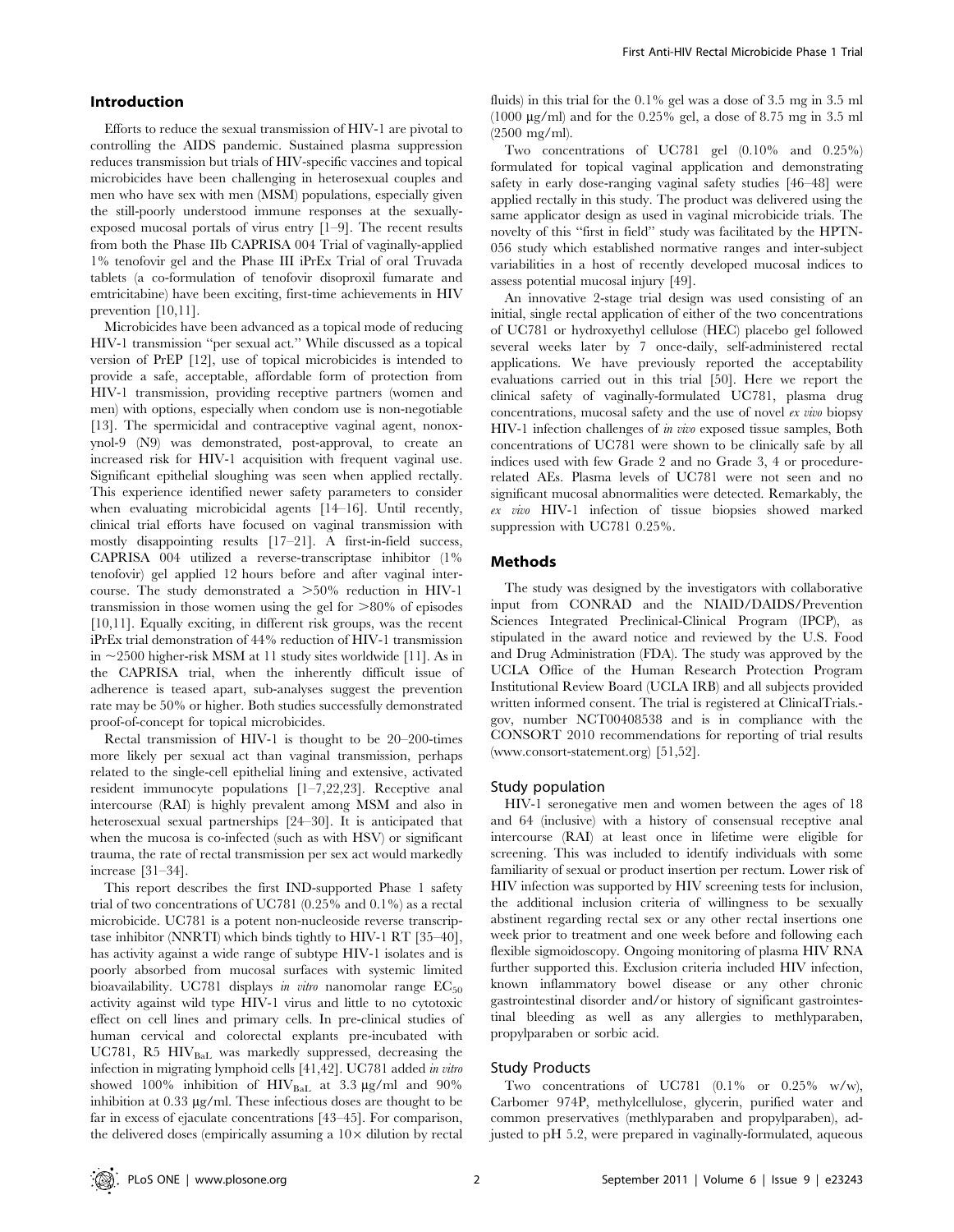gel formulations. The single dose, prefilled vaginal applicators (the same type of applicators as used in UC781 vaginal microbicide trials) were packaged, overwrapped and shipped directly to the study site pharmacy. Each applicator contained either a dose of 3.5 mg in 3.5 ml (1000  $\mu$ g/ml) for the 0.1% gel, a dose of 8.75 mg in 3.5 ml  $(2500 \text{ µg/ml})$  for the 0.25% gel, or 3.5 g in 3.5 ml of aqueous HEC (hydroxyethyl cellulose) gel, adjusted to pH 4.4, as the placebo gel [53].

#### Study Design

This was a single site, blinded, multi-arm, two-treatment stage Phase 1 trial using two established UC781 drug concentrations and HEC placebo in 36 subjects in a 1:1:1 randomization (Figure 1). The protocol for this trial and supporting CONSORT checklist are available as supporting information; see Checklist S1 and Protocol S1. The first stage was a randomized single exposure, directly applied by clinical personnel, with the subject remaining supine for the 30 minute period until sample collection. The second stage, assessed separately, was a randomized (same groups), 7-day cumulative exposure delivered by participants at home. Participants were given a Product Use Log for the 7-day use and were called daily to encourage use and recording of symptoms/ time of use.

The primary objectives of the study were to evaluate the safety and acceptability of 0.1% and 0.25% UC781 vaginal microbicide gel versus placebo when applied rectally.

The primary endpoints were (i) the frequency of  $\geq$ Grade 2 adverse events and (ii) extensive acceptability evaluations (reported elsewhere [50]. The primary tool for safety assessments and grading adverse events was the DAIDS AE Grading Table Version 1.0, December 2004, Addenda 1 (female genital) and 3 (rectal-specific) Grading Tables for Use in Microbicide Studies (http://rsc.tech-res.com/safetyandpharmacovigilance). AE gradings are defined as symptoms causing no or minimal (Grade1), causing greater than minimal (Grade 2) interference with or causing inability to perform (Grade 3) usual social and functional activities. Physical signs and laboratory values are graded similarly to the ones listed in the main DAIDS AE Grading Table. Details of demographics and adverse events are provided in Table S1 and Table S2.

One secondary objective of the study was to determine whether use of study products was associated with rectal mucosal damage. Secondary endpoints included rectal epithelial sloughing, histopathology, rectal microflora, fecal calprotectin, and a group of ''mucosal immunotoxicity indices,'' which included flow cytometric characterization of isolated mucosal mononuclear cells (MMCs), secreted mucosal immunoglobulins, secreted rectal fluid cytokines, mucosal tissue cytokine mRNA and susceptibility to HIV infection of rectal tissue biopsies.

An additional secondary objective was to determine the pharmacokinetics (PK) of UC781 vaginal microbicide gel administered rectally in a subset of participants. The endpoint was UC781 blood levels as an indicator of absorption of drug from the GI tract.

Enrollment was protocol-defined as having met initial, screening criteria at Visit 1 (eligibility requirements, consent signing, STI evaluations and baseline acceptability questionnaires answered via CASI) and having been randomized post Visit 2. During Visit 2, baseline sample collections and flexible sigmoidoscopy for each subject's baseline mucosal biopsy infectibility, PK as well as additional acceptability assessments occurred. PK assessments for UC781 were measured in a subset of enrolled, randomized participants. All subject visits were at the UCLA Digestive Diseases Clinic and/or UCLA Outpatient Endoscopy Suite.

Following enrollment, 36 subjects were randomized, in a doubleblind fashion, to one of the three treatment arms. Randomization was performed in blocks of six, with each block containing two assignment codes for each of the three treatment groups. A subset of 9 subjects (3 from each group) also participated in a PK sub-study, which included 6 timepoints (pre-dosing, 0.25 hr, 2 hr, 4 hr, and 24 hr after the single dose, and 1 day post-daily dosing for 9 of the 36 study participants (3 participants in each study group: placebo, 0.25% UC781 and 0.1% UC781) were randomized for UC781 plasma levels for 24-hour PK (baseline/pre-dosing, 30 minute, 2, 4 and 24 hours following single exposure) and also single cumulative level following 7-day dosing (total of 54 samples). Randomization codes were generated by the study biostatistician using computergenerated random numbers. Once generated, the UCLA investigational pharmacy held primary responsibility for dispensing drug, randomizing subjects and maintaining the blind.

Each participant had three flexible sigmoidoscopies for mucosal biopsies and other sample collections: baseline (Visit 2), 30 minutes post single topical exposure (Visit 3) and the morning following completion of 7 daily at-home topical exposures (Visit 5). Rectosigmoid colonic biopsies (referred to hereafter as ''colonic biopsies'') were collected endoscopically using large cup biopsy forceps via a flexible sigmoidoscope as previously described [49,54]. The first set of colorectal biopsies were then acquired at 10 cm from the anal verge and then at 30 cm (14 biopsies acquired at each site; 28 total biopsies per visit).

Each study visit to the endoscopy suite for flexible sigmoidoscopy had an established sequence to minimize confounding of endpoint results. Phlebotomy for safety laboratories as well as UC781 PK plasma samples occurred first (pre-exposure at Visit3 and then at 30 minutes, 2 hr, 4 hr and 24 hr); rectal sponges (ULTRACELL® Aspen Surgical #40415, Caledonia, Michigan) then were applied via plastic anoscope as previously described [55] for collection of mucosal secreted immunoglobulins and cytokines as well as rectal microflora. A Normosol® preparatory enema was administered with participants evacuating enema contents into a toilet-seat plastic



\* Flexible sigmoidoscopy with 14 biopsies at ~10cm and 14 biopsies at ~30cm

Figure 1. Study Flow Diagram. doi:10.1371/journal.pone.0023243.g001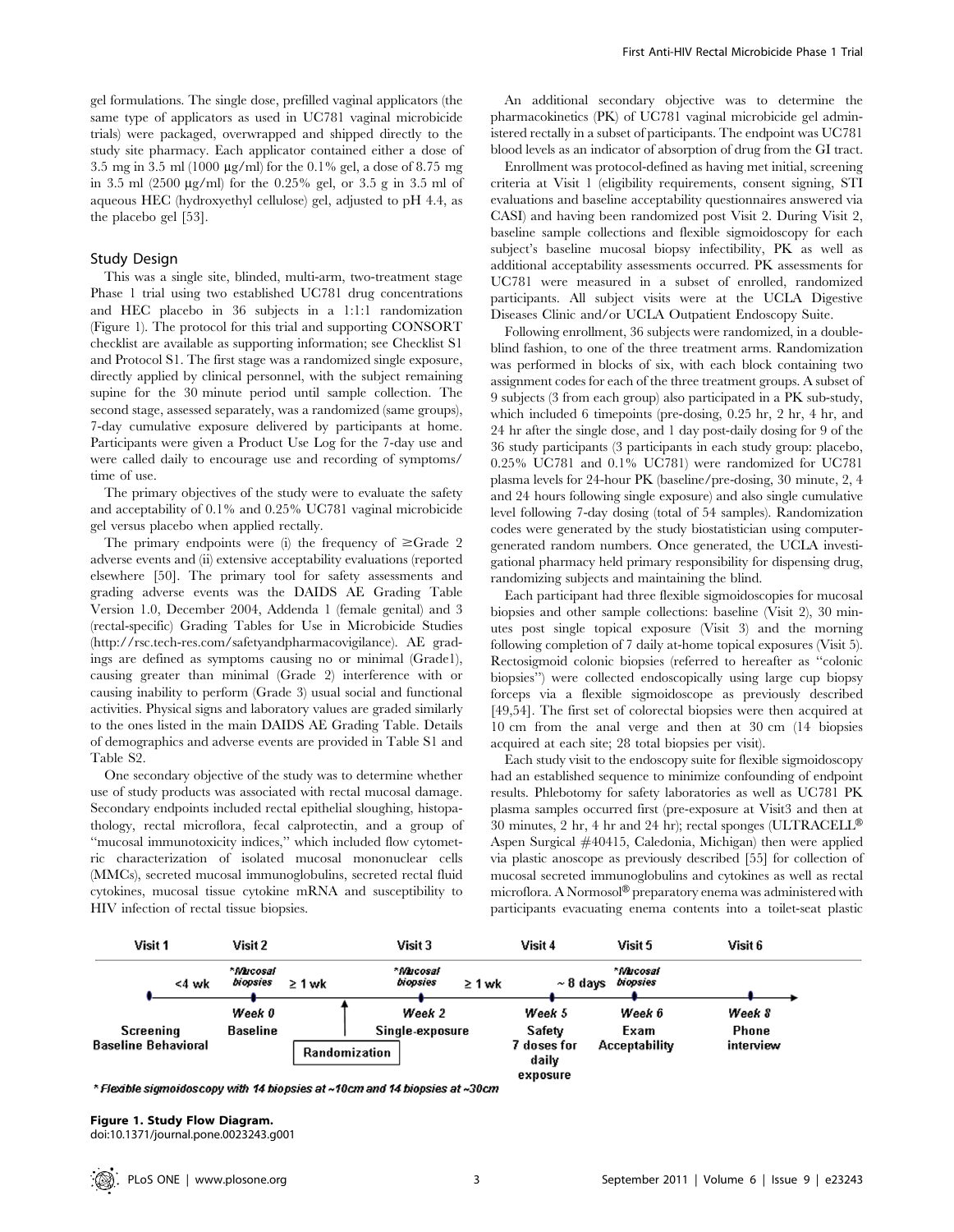collection unit for stool sample collection for calprotectin (same-day shipment to Genova Diagnostics, Asheville, NC). Microflora samples were shipped same day for characterization to Dr. Sharon Hillier's Laboratory at Magee-Womens Research Institute, Pittsburgh, PA. Participants were then taken to the endoscopy room. Following digital examination, the flexible sigmoidoscope was introduced to a distance of 5 cm in the rectal vault where 50 cc of Normosol<sup>®</sup> solution was slowly infused. Following 30 seconds, at least 25–30 ml of lavage fluid was aspirated through the endoscope to a collection trap vial to assess epithelial sloughing. The endoscope was then advanced to collect biopsies as described above. Endoscopic pictures/grading were not recorded due to the known variability of the colorectal lining in health.

## Behavioral and acceptability measures (primary endpoint)

All participants completed the Baseline Behavioral Questionnaire (BBQ) prior to Visit 3. Product Acceptability Questionnaires (PAQs) were completed after the 7-day exposure. The PAQ included both close-ended and open-ended questions, assessed using a password-protected Web-based survey, enabling direct data entry. An extensive, final 1-hour, in-depth acceptability interview was conducted. Detailed methods and results of this portion of this trial have been published [50].

## Indicators of rectal mucosal damage

A diverse panel of mucosal assessments to evaluate potential injury or significant alteration from baseline immune parameters was used to detect changes post-gel exposure compared to baseline findings within individual subjects and between study groups [49]. The broad profile of mucosal markers of inflammation/injury is included based on several years of development, optimization and determination of *in vivo* stability, reproducibility and variability. The clinical relevance of two-fold or more changes in any of these parameters is not known but the absence of any changes provides a degree of confidence of non-injury [49]. The assays used to monitor mucosal injury, activation and/or inflammation are described below. Following the methods is a listing of which samples were collected at which visits.

#### Fecal calprotectin

During enhanced mucosal inflammation, intestinal granulocytes, containing large amounts of the cytoplasmic protein calprotectin, migrate through the mucosal epithelia and granulocyte-derived calprotectin can be found in feces, providing a useful indirect index of mucosal inflammation [56,57]. Fecal calprotectin levels correlate well with disease activity in Crohn's disease and ulcerative colitis [58,59]and were utilized here to indirectly detect acute inflammation. Stool was collected using a kit with mailing materials (Genova Diagnostics, Asheville, NC). A 20 ml stool sample was collected from participant's enema evacuations and mailed same day. Reported results from the company have a range with  $\leq 50 \text{ }\mu\text{g}$ / ml = normal; greater than 50  $\mu$ g/ml to 500  $\mu$ g/ml equating to varying levels of inflammation. Fecal calprotectin assays have a sensitivity of 96% in discriminating between healthy controls (2 mg/l; 95% CI 2–3 mg/l) and subjects with active inflammatory bowel disease (91 mg/l; 95% CI 59–105 mg/1) [56,57].

## Rectal secretions of immunoglobulins and cytokines collected by sponges

Rectal secretions were collected using 4 cellulose sponges (ULTRACELL<sup>®</sup>, Aspen Surgical Caledonia, Michigan) for secreted immunoglobulins (2 dedicated sponges) and secreted cytokines (2

dedicated sponges) per collection event, as previously reported [49,60]. Sterile sponges were pre-moistened with 50  $\mu$ l of phosphate buffered saline (Gibco BRL, Gaithersburg, MD) and attached to an adapted 2 ml plastic transfer pipette (Fisher Scientific, Pittsburgh, PA). Two pipettes with attached sponges were introduced into the rectum via the anoscope and held against the rectal mucosa under direct vision for 5 minutes, then placed on ice until freezing at  $-80^\circ$ for batch processing. Samples with visible blood were discarded. Sponge tips were transferred to a 2 ml Spin-X column (Corning, Corning, NY), from which the acetate membrane had been removed. This was repeated for the second set of two sponges. Absorbed rectal secretions were eluted twice with a total volume of 250 ml of cold elution buffer (PBS containing 0.25% BSA (Sigma Chemicals, St Louis, MO), 1% Igepal (Sigma Chemicals, St Louis,  $MO$ ) and  $1\times$  protease inhibitor cocktail (Sigma Chemicals, St Louis, MO) from the sponges by centrifugation (10,000 rpm, 30 minutes at 4 degrees). The recovered eluate was transferred to a pre-weighed 1.5 ml Eppendorf tube (Fisher Scientific, Pittsburgh, PA) and re-weighed. The recovered volume of secretion was calculated by subtracting the recovered volume from that recovered from control sponges that were run in parallel. Duplicate samples were pooled, (usually yielding 400 µl), frozen and retrieved in batches for further analysis.

Total IgG and total IgA were quantified (in duplicate) in the eluted rectal secretions by ELISA [54] and results expressed as ng/ ml. Values in ng/ml were extrapolated from the relevant standard curves and means calculated for each sample. The Coomassie DryTM Blue Protein Assay (Pierce, Rockford, IL) was used to extrapolate the quantity of total protein expressed as ng/ml [49]. Cytokine samples were quantified  $(pg/ml)$  using 50  $\mu$ l in a  $Lincoplex^{\circledR}$  Human cytokine/chemokine multiplex immunoassay kit (used in BioRad Luminex® 100 System multiplexing array instrument). Seven secreted cytokine proteins were quantified in pg/ ml (RANTES, MIP-1 $\alpha$ , TNF- $\alpha$ , IFN $\gamma$ , IL-12 (p-40), IL-6, IL-1 $\beta$ ).

#### Microflora

Rectal specimens obtained per rectum with a sterile cotton swab were placed in an anaerobic transport tube (Port-a-Cul; Becton-Dickinson Corp., Cockeysville, MD) and shipped by overnight mail to Dr. Sharon Hillier's Laboratory at Magee-Womens Research Institute, Pittsburgh, PA. The swab was removed, placed into 0.9 ml of buffered salt solution and vortexed to release fluid and processed as previously reported [7]. Plates were incubated in an anaerobic chamber for 72–96 hours for detection of anaerobes; agar plates for aerobic bacteria were evaluated after 48 hours of incubation at  $37^{\circ}$ C in 6% CO<sub>2</sub>. Given the enormous variety of normally-present bacteria in the colon and the unknown variations related to diet and time, the bacterial groups selected for monitoring before and after product exposure was based on a FDA defined and accepted panel. These microflora are identified in Table 1. Changes in bacterial frequencies and concentrations within exposed individuals as well as between study groups were examined between baseline visit and following the 7-day exposure (which included any changes occurring after the single dose exposure). Results are quantified by colonization growth on a scale from 0–4 as follows: 0 = no growth;  $1 = 10^3$  cfu/ml;  $2 = 10^5$  cfu/ ml;  $3 = 10^6$  cfu/ml  $4 = 10^7$  cfu/ml. Raw means and SDs were computed by time (before or/after gel use), using McNemar's test for evaluating paired changes in colonization status [61,62].

## Epithelial sloughing

Collected lavage fluid  $(>25 \text{ ml})$  was transported on ice to the laboratory. Using a protocol adapted from Patton and Phillips [14,63], the fresh lavage samples were placed in a  $100\times15$  mm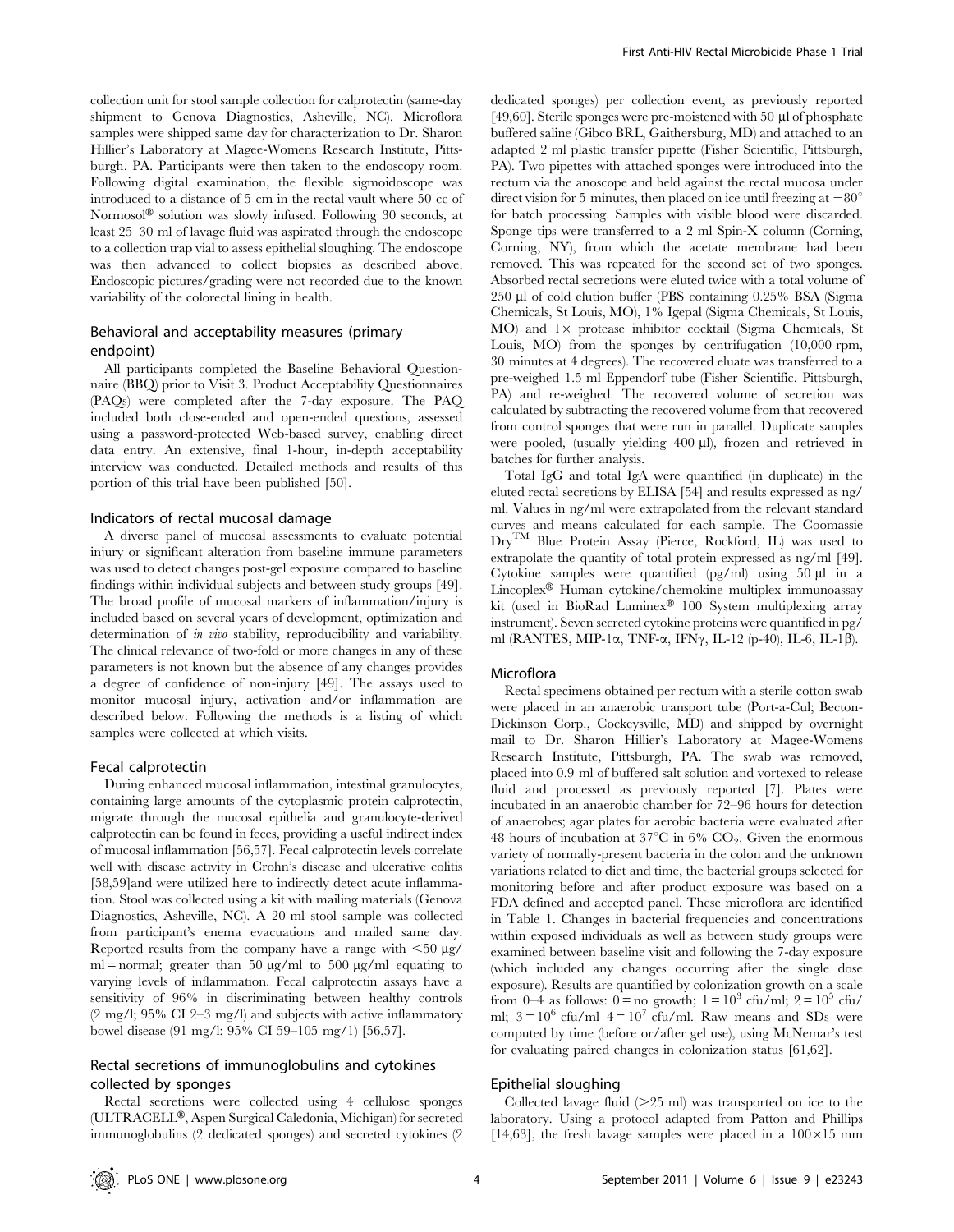Table 1. Changes in pre-defined rectal bacteria populations following cumulative exposure to 0.1% or 0.25% UC781 topical gel or HEC placebo compared to baseline.

The percentage of each trial groups' participants with bacteria present at baseline is listed followed by the

|                                                             | percentage of participants with bacterial presence following cumulative single/7-day exposures, with p values<br>listed. |                        |              |          |                         |         |                 |                   |              |  |  |  |
|-------------------------------------------------------------|--------------------------------------------------------------------------------------------------------------------------|------------------------|--------------|----------|-------------------------|---------|-----------------|-------------------|--------------|--|--|--|
|                                                             |                                                                                                                          | $0.1\%$ UC781 (n = 12) |              |          | $0.25\%$ UC781 (n = 12) |         | HEC $(n=12)$    |                   |              |  |  |  |
| Bacteria                                                    | <b>Baseline</b>                                                                                                          | Post-<br>exposure      | p value      | Baseline | Post-<br>exposure       | p Value | <b>Baseline</b> | Post-<br>exposure | p Value      |  |  |  |
| Lactobacillus (H <sub>2</sub> O <sub>2</sub> -producing)    | 33%                                                                                                                      | 50%                    | 0.68         | 33%      | 25%                     |         | 24%             | 50%               | 0.68         |  |  |  |
| Lactobacillus (H <sub>2</sub> O <sub>2</sub> -nonproducing) | 17%                                                                                                                      | 17%                    |              | 17%      | 0%                      | 0.48    | 17%             | 25%               | 0.5          |  |  |  |
| Gardnerella vaginalis                                       | $\mathbf{0}$                                                                                                             | $\mathbf{0}$           |              | 25%      | 25%                     |         | 0%              | 8%                | 0.3          |  |  |  |
| Escherichia coli                                            | 83%                                                                                                                      | 83%                    |              | 92%      | 75%                     | 0.59    | 92%             | 92%               | $\mathbf{1}$ |  |  |  |
| Other gram-negative rods                                    | 17%                                                                                                                      | 8%                     |              | 25%      | 25%                     |         | 25%             | 8%                | 0.59         |  |  |  |
| Anaerobic gram-positive cocci                               | 92%                                                                                                                      | 92%                    |              | 100%     | 100%                    |         | 83%             | 83%               |              |  |  |  |
| Anaerobic gram-positive rods<br>(Clostridium)               | 67%                                                                                                                      | 83%                    | 0.64         | 83%      | 67%                     | 0.64    | 92%             | 75%               | 0.59         |  |  |  |
| Anaerobic gram-positive rods<br>(other)                     | 83%                                                                                                                      | 67%                    | 0.64         | 67%      | 92%                     | 0.32    | 67%             | 100%              | 0.09         |  |  |  |
| Anaerobic gram-negative rods                                | 100%                                                                                                                     | 100%                   | $\mathbf{1}$ | 100%     | 100%                    |         | 100%            | 92%               | $\mathbf{1}$ |  |  |  |
| Black-pigmented anaerobic                                   | 58%                                                                                                                      | 83%                    | 0.37         | 92%      | 83%                     |         | 100%            | 83%               | 0.47         |  |  |  |

gram-negative rods

NB: No differences between the HEC and the UC781 exposed groups were seen. No differences in female to male cultures were seen. doi:10.1371/journal.pone.0023243.t001

Petri dish, on the platform of a Leica EZ4 inverted microscope with attached CANON Powershot A630 camera, to count epithelial sheets. The sheets were measured in quadrants using a permanent ruler, affixed to the platform, under the Petri dish, as previously reported [14,63]. Positive findings were defined as a clear, spongy, elastic piece of cellular material (with nucleus) at least 2 mm in size. As epithelial sloughing does not have an absolute, quantifiable threshold, the previously used scoring system of 0–4 was used. Each of four Petri-dish quadrants was scored as either 0 or 1, (absence or presence of epithelial sheets) for a total score from 0–4.

#### Histology

Histopathological scoring of inflammation was carried out on oriented, formalin-fixed paraffin-embedded, hematoxylin- and eosin-stained tissue biopsies. Colonic mucosal biopsy samples were obtained at both 10 cm and 30 cm (measured by endoscopic markings) from the dentate line. A pathologist with specialty training in gastrointestinal pathology, blinded to sample group, performed the batched, qualitative (scale: 0–5) histological assessments. A validated, qualitative scoring scale of chronic active inflammation used in ulcerative colitis trials previously adapted and reported for baseline mucosal indices in microbicidal studies [49] was used.

## Isolation of mucosal mononuclear cells and flow cytometry

MMCs were isolated from intestinal biopsies obtained at both 10 cm and 30 cm levels using enzymatic digestion and staining, as previously published [54]. Biopsies were incubated in 20–25 ml RPMI/7.5% fetal calf serum containing 0.5-mg/ml collagenase type II (Sigma-Aldrich, St. Louis, MO) for 30 minutes in a  $37^{\circ}$ C water bath, with intermittent shaking. The entire suspension was then passed (up to three separate times) through a sterile plastic strainer (BD Falcon 2350, Bedford MA) to remove free cells and concentrate the remaining tissue fragments in a fresh 50 ml conical tube. Free cells were immediately washed twice in medium to remove excess collagenase, prior to being resuspended in 500 ml–1000 ml of media and set aside on ice. Monoclonal antibodies used included anti-CD4 and HLA-DR-fluorescein isothiocyanate (FITC), CD38, CXCR4 and CCR5–phycoerythrin (PE), CD4 and CD45-peridin chlorophyll protein (PER-cp), CCR5 and CXCR4-allophycocyanin (APC). All monoclonal antibodies were supplied by BD Immunocytometry Systems (BDIS), Mountain View, CA. Analysis was carried out on a  $FACSCalibur^@$  flow cytometry (BDIS, Mountain View, CA) with analysis using  $CellQuestPro^{\circledR}$  software (BDIS, Mountain View, CA); quadrant settings were determined for well-defined populations, such as T-cell subsets, as previously described [54]. For those populations that were less well defined, such as CD38 and coreceptors, historical quadrant settings from prior studies were used [49]. Percentage values for the stained subsets were recorded.

Mucosal cytokine mRNA. Cytokine mRNA for IFNy was measured in RNA extracted from 3 pooled endoscopic biopsies, snap-frozen in liquid nitrogen, from both the 10 cm and 30 cm level, using a previously described technique [23,49]. Briefly, primers optimized for qRT-PCR were designed using the cDNA sequences of the gene of interest from the genebank database in conjunction with Primer Express software (Applied Biosystems, Foster City, CA). All assays were performed in triplicate and a mean calculated from the three measurements obtained. Results are reported as copies of cytokine mRNA standardized per  $10^6$ copies of  $\beta$ -actin.

## Colonic explants for HIV-1 infectivity

Endoscopic biopsies from the 10 cm and the 30 cm site were collected in 50 ml RPMI (with  $1.125 \mu g/ml$  of Fungizone and 50 mg/ml of Zosyn, transported to the laboratory for explant setup, as previously reported [7,41,47,48]. Explant samples were exposed (within 1 hour of collection) to one of two titers of the R5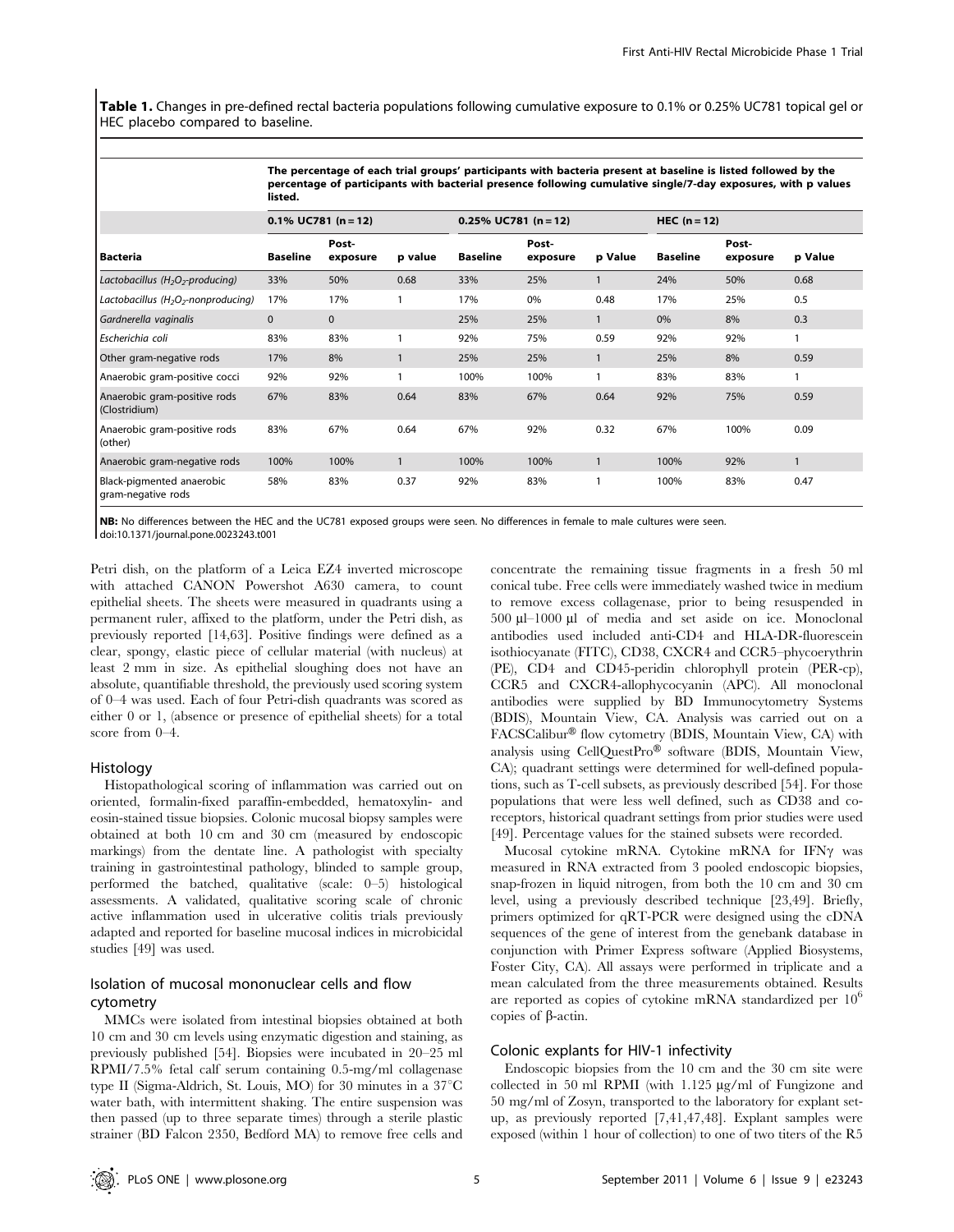$HIV_{\text{Bal}}$  strain  $(10^4 \text{ TCID}_{50} \text{ or } 10^2 \text{ TCID}_{50})$ ;  $TCID_{50}$  was determined by titration using pooled PBMCs. The same viral stock used throughout the study. Explants were incubated with virus for 2 hours and then thoroughly washed and six explants from 10 cm and six explants from 30 cm were placed (one biopsy/ raft) on gelfoam rafts in individual wells of a 24 well plate ( $\text{Costar}^{\circledR}$ ) #3524, Corning, Inc., Corning, NY). Explants were followed for 14 days with supernatants for ELISA quantification of p24 (ng/ml) collected every 3–4 days and replaced with media (100%). Results are reported here as cumulative p24 detected at day 14 with 'uninfectible' defined as less than 100 ng p24/ml (p24 kits from AIDS & Cancer Virus Program, NCI, Bethesda, MD; detection to 78 ng/ml). At baseline (Visit 2), all participants' HIV-exposed explant biopsies had a positive control of added UC781 to demonstrate suppressive potential.

The following samples were collected and assessed at Visit 2, 3  $& 5 \cdot$ 

- (i) rectal microflora to assess changes with swabs collected at baseline and post 7-day exposure (only Visits 2 and 5)
- (ii) sloughing of rectal epithelial cells using endoscopecollected lavage at Visits 2, 3 & 5
- (iii) histopathology at 10 cm and 30 cm at Visits 2, 3,& 5
- (iv) fecal calprotectin to assess mucosal inflammation from post-enema evacuation at Visits 2, 3 & 5
- (v) mucosal mononuclear cell (MMC) phenotype by flow cytometry at Visits 2, 3 & 5
- (vi) secreted mucosal immunoglobulins collected by sponge (total IgG, total IgA) at Visits 2, 3-pre and 3-post & 5
- (vii) secreted mucosal cytokine proteins collected by sponge at Visits 2, 3-pre and 3-post product exposure & 5
- (viii) mucosal tissue mRNA cytokine profile at Visits 2, 3 & 5
- (ix) biopsies for ex vivo HIV-1 explant infection Visits 2, 3 & 5.

#### Plasma levels of UC781

Bridge Laboratories (Gaithersburg, MD) conducted FDA GCP compliant quantifications of plasma levels of UC781 within concentration ranges of 0.25 ng/ml to 200 ng/ml, using a validated LC-MS/MS system (lower limit of quantitation (LLOQ): 0.25 ng/ml). Samples evaluated included all 9 subjects (placebo and two UC781 concentration exposure groups) randomized to undergo the PK plasma sampling (baseline, 30 minutes, 2 hr, 4 hr, 24 hr and post 7-day exposure). Mucosal biopsies were obtained to quantify tissue levels of UC781 once the method had been optimized. The assay was recently validated and results obtained. These are being analyzed and will be reported in a subsequent paper.

#### Statistical Analysis

Evaluations of the different data collections were done as follow: Analysis of baseline variability among the three treatment groups was performed for continuous measure using analysis of variance and Kruskal-Wallis test. This exercise assured investigators that baseline ranges here were consistent with those previously published by this group in HPTN-056 [49]. Paired t–test and other appropriate tests were used to compare results from tissue samples collected at the 10 cm and 30 cm biopsy locations (histopathology, tissue cytokine mRNA, flow cytometry and ex vivo explant infections). To analyze the treatment effect of the UC781 gel, changes in mucosal indices from baseline to post-single exposure (V3) or post-7-day exposure (V5) were compared between each of the UC781 treatment groups and the HEC

placebo group. A two sample t-test was used for continuous variables (tissue mRNA for cytokine, fecal calprotectin, flow cytometry). For continuous variables with two baseline measurements (rectal fluid cytokine profile, immunoglobulins), a mixed linear model with person-level random effect was used. For categorical variables (epithelial sloughing, histopathology), 95% confidence intervals for the difference in correlated proportions were calculated.

#### Statistical Analysis of Ex Vivo Biopsy Infectibility

Suppressive impact of in vivo UC781 on ex vivo explant infectibility assays. The aim of this explant study was to determine whether in vivo administered topical product could suppress ex vivo HIV-1 infection in biopsies based on the ancillary study endpoint of cumulative p24 antigen at day 14 (already shown to tightly correlate with qRT-PCR for HIV) [64]. Comparisons evaluated the difference in tissue infectibility between baseline (Visit 2) and post-single dose exposure (Visit 3) or post-7-day exposure (Visit 5) in each study group using paired ttests. Assessments of the treatment effect on altered infectibility from baseline (Visit 2) to post exposure single (Visit 3) or postrepeated (Visit 5) were conducted at each combination of biopsy locations (10 cm and 30 cm) and viral titers  $(10^2, 10^4)$  using two sample t-tests. Evaluation of potential baseline differences in biopsy infectibility (10 cm versus 30 cm) for each viral titer used was conducted by using paired t-tests. To determine whether treatment effect differs between the two biopsy locations, a mixed linear model evaluating differences in cumulative day-14 p24 antigen levels was fitted. This model incorporated person-level random effects to account for correlations among biopsies at 10 cm and 30 cm taken from the same individual. Four separate analyses were done, one for each combination of UC781 product  $(0.1\%, 0.25\%)$  and viral titer  $(10^2, 10^4)$ . The mixed model afforded a number of comparisons, among which are a test for treatment effect (product vs. placebo), a test for biopsy location difference  $(10 \text{ cm vs. } 30 \text{ cm})$ , and a test for location  $\times$ treatment interaction (addressing whether treatment varies by biopsy location). All biopsy infection results were independently confirmed by a secondary analysis using a comparison of 4 alternative analyses of explant readouts (day 14 p24, AUC, slope, and soft-endpoint analyses [65].

#### Results

## Participant Demographics, High Study Retention and Sample Acquisition

The 36 subjects completed the study in 16 months, each requiring a 7–14 week participation including 5 clinic visits, 3 visits for flexible sigmoidoscopies and sample collection, 2 ACASIs and 1 in-depth phone interview. Of 155 potential participants telephonically pre-screened, 55 were eligible for the screening visit (V1) with 36 participants meeting ''enrollment'' criteria for baseline sampling at Visit 2. All 36 participants initially enrolled completed the study (100% retention). The median age was 41 (range: 24–64) with 26 males (72%) and 10 females (28%). Participants were 41% African American, 39% Caucasian, 14% Hispanic, 3% American Indian and 3% Pacific Islander. Few differences between the participants randomized to each of the 3 study groups were appreciated (see Demographics Table S1).

#### No Serious (Grade 3 or 4) Adverse Events (AEs) Reported

Thirty-six AEs were reported of which 28 (78%) were Grade 1 and 8 (22%) were Grade 2. There were no Grade 3 or 4 AEs nor any procedure-related AEs (108 flexible sigmoidoscopies with just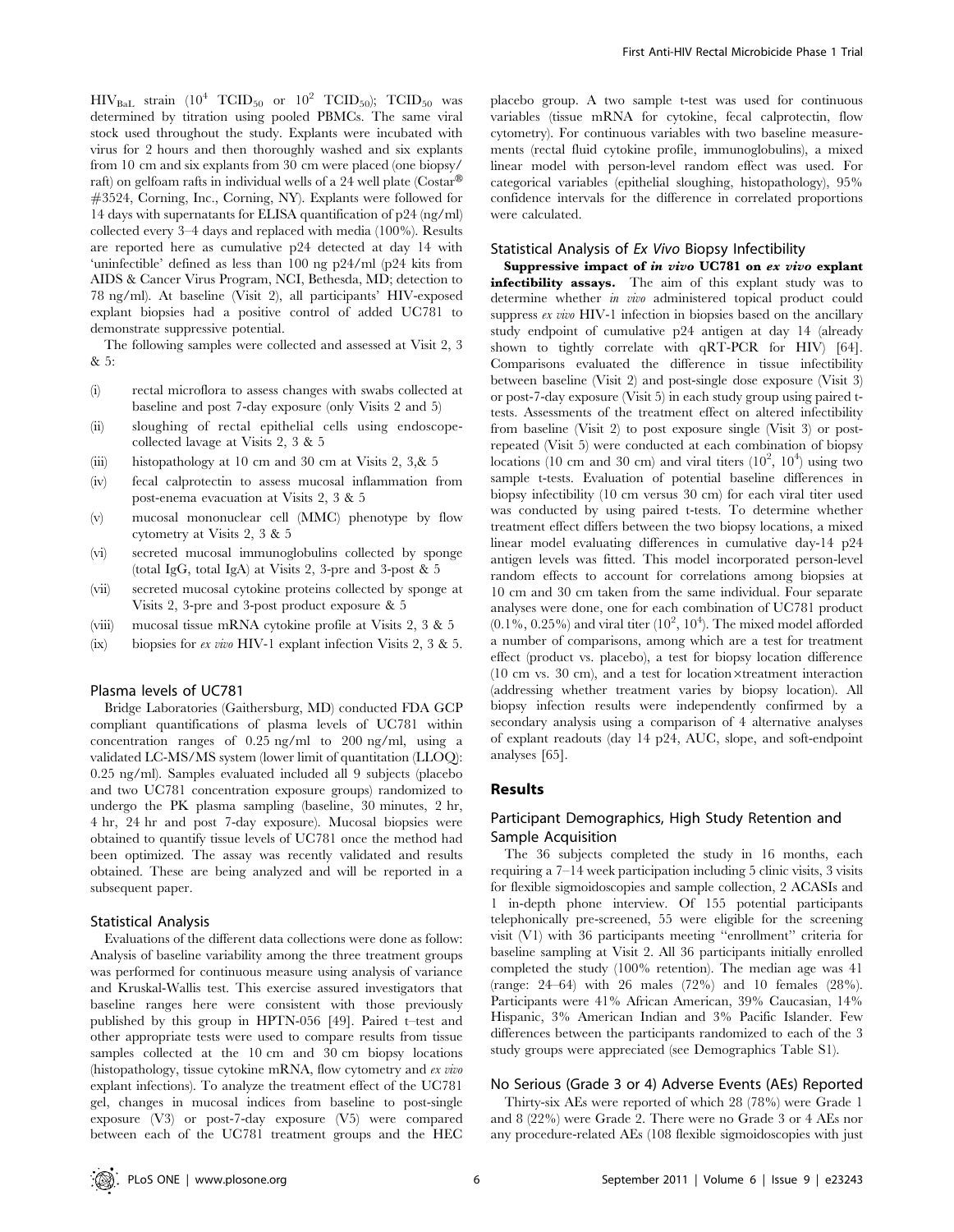over 3000 biopsies were performed in the 36 participants). Only AEs occurring following product exposure (Visit 3 forward) are reported; all are described in Adverse Events Table S2 by number/percentage of subjects having AEs, whether they were gastrointestinal (GI) related or not and which AEs occurred during which trial stage. Table S2 shows that the number of subjects with AEs of any grade are similar between groups after the single or 7 day exposure.

Nearly all the Grade 1 abnormalities (19/28; 68%) were recorded as not related to product. Of the 9/28 (32%) Grade 1 AEs reported as related to product, 6 were in the placebo group, 2 in the 0.1% UC781 group and 1 the 0.25% UC781 group. Eight Grade 2 AEs were reported among 5 subjects. Four of these 8 reports were from 1 individual (#401 - placebo group) who reported fever, cramps, flatulence, and diarrhea, considered possibly related, after the single exposure (Visit 3). Of note, no Grade 2 AEs were seen in this individual following the 7-day exposure. The other 4 Grade 2 AEs included the following: limited diarrhea in 2 subjects following the 7-day exposure and considered possibly related (#414 in the 0.25% UC781 group and #418 in the 0.1% UC781 group); transient thrombocytopenia in 1 subject following the 7-day exposure and considered not related (#420 in the 0.25% UC781 group); and a spider bite in 1 subject after single dose and considered not related (#432 in the placebo group).

#### No Epithelial Sloughing from Rectal Lavage

No significant differences at baseline (Visit 2) were identified among enrolled subjects. No differences in the degree of epithelial sloughing between single exposure (Visit 3) and baseline or 7-day exposure (Visit 5) and baseline were appreciated. No UC781 treatment effect was identified for either low-concentration gel or high-concentration gel relative to placebo.

#### No Changes in Histology at 10 cm and 30 cm

Neither the placebo nor either of the two UC781 gel concentrations showed significant differences between either single or 7-day exposure and baseline. No differences were seen when each subject's baseline samples at 10 cm and 30 cm were compared using this index of inflammation.

#### No Changes in Rectal Microflora

No significant changes in any of the rectal microflora profiles assessed were seen within subjects exposed to UC781 (either low or high dose) or the HEC placebo compared to their baseline culture results. As well, no significant differences were seen between study groups after cumulative (single and 7-day) exposures (Table 1). Although the study participant subpopulations were too small for statistical evaluation, no trends toward differences were seen between microflora samples from men compared to women (overall) or with between-group analyses of men compared to women, including Lactobacillus and Gardnerella vaginalis.

## No Changes in Fecal Calprotectin

No significant differences in stool calprotectin, an indirect indicator of mucosal inflammation, were seen among study participants at baseline. No significant differences in calprotectin within subjects or between groups were appreciated following single-dose or after 7-day exposure (Table 2).

#### Minimal Changes in Mucosal Immunotoxicity Indices

The following data were studied at baseline and compared within and between groups after single-dose and after 7-day exposure: (i) phenotypic, HIV-1 co-receptor and activation profiles

of mucosal CD4+ and CD8+ T lymphocytes at 10 and 30 cm; (ii) rectal fluid IgG and IgA immunoglobulins; (iii) rectal fluid cytokine protein yields; and (iv) tissue cytokine mRNA at 10 cm and 30 cm. These unique, baseline data from mucosal samples of healthy HIV-1 seronegative subjects will be enormously helpful to help power future study designs. Consequently, the detailed resultant means and standard deviations for each set of indices are added in Table S3.

Baseline variability was examined for all indices above. For flow cytometric analyses, no significant result was identified among 18 baseline comparisons performed. Importantly, the findings are consistent with those seen in the earlier HPTN-056 study [49], aimed at defining normative mucosal ranges for immunoinflammatory indices. However, using paired t-tests, baseline differences in lymphocyte surface phenotype and activation markers were seen between 10 cm and 30 cm, as we've reported previously [56,57]. Significant between-site differences at baseline (Visit 2) were identified at a level of  $\alpha = 0.05$  for % CD4+ T cell lymphocytes, CD38 RFI on CD4+ T cell lymphocytes, CD38% on CD4+ T cell lymphocytes, HLA-DR% on CD4+ T cell lymphocytes, CCR5% on CD4+ T cell lymphocytes and % CCR5/CXCR4 double-positives on CD4+ T cell lymphocytes. These may reflect real differences since the total number of comparisons here was 9 [41].

Following intervention, before-after comparisons (baseline to single exposure or baseline to 7-day exposure) were conducted to evaluate changes in each of the above mucosal immune indices in each study group. From the 180 comparisons performed, 26 were significant at  $\alpha = 0.1$ . However, at  $\alpha = 0.05$ , 11 were significant (closer to the expected number of 9). There were no consistent patterns seen in the distribution of these 26 results. No evidence of consistent mucosal reaction to UC781 treatments or vehicle was identified following either single or 7-day exposure.

Table 2 presents the group analysis results of the cliniciandelivered single-dose and self-administered 7-day exposure UC781 treatment effects compared to placebo on changes in all mucosal immune indices. Given the relatively small sample size and given the safety consideration of these first Phase 1 studies, we felt it important not to overlook any possible altered findings associated with exposure. Hence, those comparisons with p-values .10 and lower (corresponding to an alpha of 10%), are highlighted in Table 2, which gives a higher power for identifying significant differences, at the cost of increased Type I error probabilities. For single-dose UC781 treatment effect compared to placebo, on changes in all mucosal immune indices (Visit 3-Visit 2) where 60 comparisons were performed, the single significant result (RANTES in the 0.1% UC781 vs. placebo comparison) is not unusual. The results support the conclusion that neither of the UC781 gel concentrations had any significant effect on mucosal immune indices compared to placebo. Importantly, when the HEC placebo responses were compared to baseline after single dose exposure (Visit 3 vs. Visit 2), no changes were identified. This is the first such detailed assessment of the HEC placebo on rectal mucosa (data not shown).

Following 7-day exposure (Visit 5-Visit 2), an additional 60 comparisons were compared to baseline values (Table 2). Seven significant results were identified at  $\alpha = 0.1$ , again, not an unusual number given the number of comparisons. The 4 findings that may have clinical relevance were the following but need to be kept in context with published trends toward differential expression at baseline [41] :

(i–ii) in the higher concentration UC781 group compared to placebo, a difference in the change of CCR5 expression was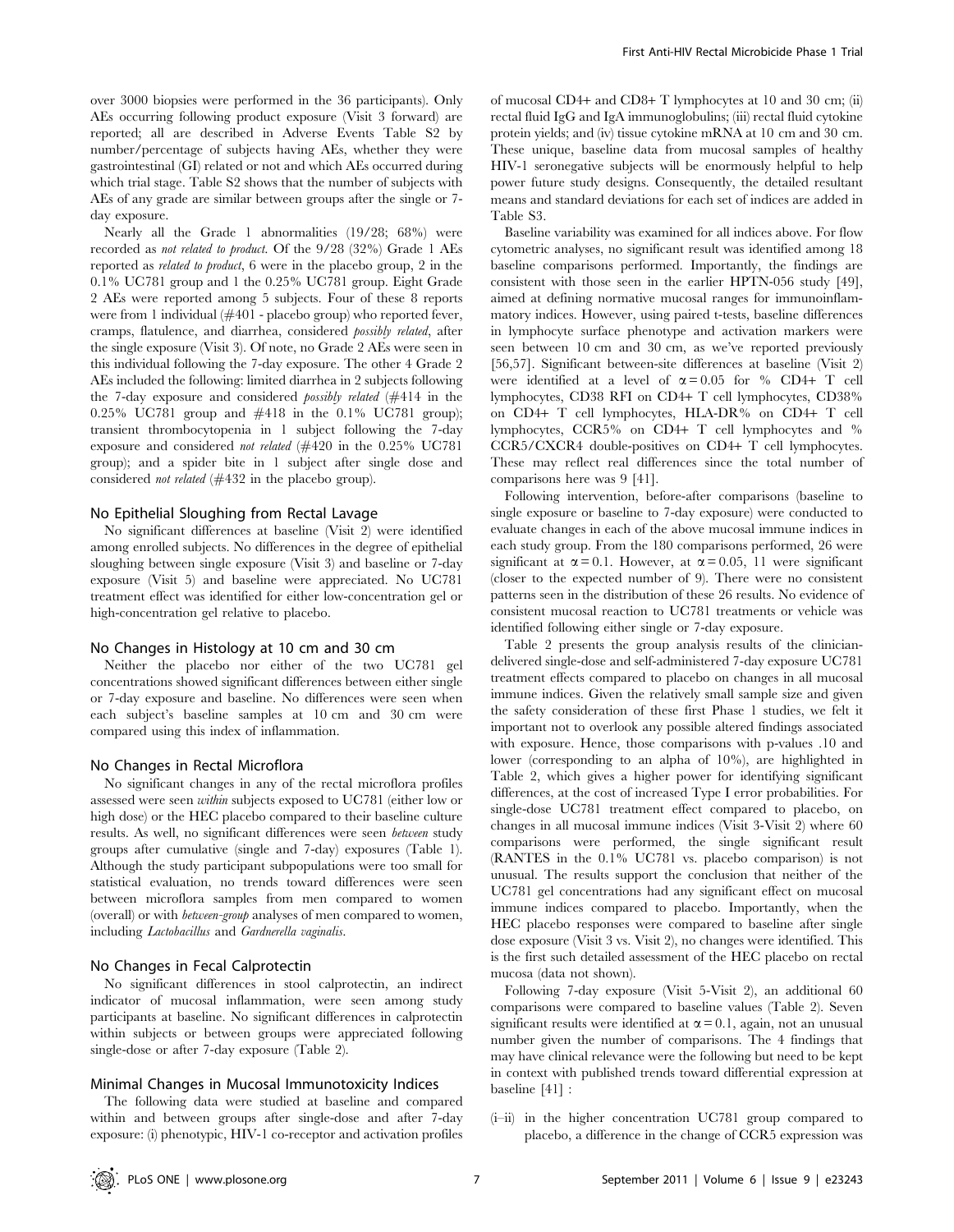Table 2. Summary of p-values for comparing changes in mucosal immune parameters compared to baseline following single or 7-Day exposure.

|                                                  |       | Changes after single exposure<br>(Visit 3-Visit 2) (p-value) |                            | Changes after 7-day exposure<br>(Visit 5 - Visit 2) (p-value) |                                   |  |
|--------------------------------------------------|-------|--------------------------------------------------------------|----------------------------|---------------------------------------------------------------|-----------------------------------|--|
|                                                  |       | UC781 0.1% vs.<br>Placebo                                    | UC781 0.25% vs.<br>Placebo | UC781 0.1% vs.<br>Placebo                                     | UC781 0.25% vs.<br><b>Placebo</b> |  |
| <b>Fecal Calprotectin</b>                        |       | 0.417                                                        | 0.587                      | 0.192                                                         | 0.881                             |  |
| Mucosal Immunoglobulins*                         |       |                                                              |                            |                                                               |                                   |  |
| lgG                                              |       | 0.297                                                        | 0.777                      | 0.747                                                         | 0.400                             |  |
| lgA                                              |       | 0.754                                                        | 0.458                      | 0.384                                                         | 0.503                             |  |
| Cytokine <sup>*</sup>                            |       |                                                              |                            |                                                               |                                   |  |
| <b>RANTES</b>                                    |       | $0.033$ ***                                                  | 0.569                      | 0.380                                                         | 0.356                             |  |
| MIP-1 $\alpha$                                   |       | 0.696                                                        | 0.406                      | 0.353                                                         | 0.343                             |  |
| TNF- $\alpha$                                    |       | 0.436                                                        | 0.391                      | 0.146                                                         | 0.229                             |  |
| IFN- $\gamma$                                    |       | 0.296                                                        | 0.282                      | $0.059***$                                                    | 0.211                             |  |
| IL-12 (p40)                                      |       | 0.488                                                        | 0.428                      | 0.135                                                         | 0.365                             |  |
| $IL-6$                                           |       | 0.410                                                        | 0.761                      | 0.794                                                         | 0.382                             |  |
| $IL-1b**$                                        |       | 0.347                                                        | 0.896                      | $0.082***$                                                    | 0.116                             |  |
| <b>Tissue mRNA for cytokine</b>                  |       |                                                              |                            |                                                               |                                   |  |
| IFN- $\gamma$                                    | 10 cm | 0.407                                                        | 0.546                      | 0.608                                                         | 0.259                             |  |
| IFN- $\gamma$                                    | 30 cm | 0.999                                                        | 0.303                      | 0.321                                                         | 0.959                             |  |
| Flow Cytometry: Mucosal Mononuclear Cells (MMCs) |       |                                                              |                            |                                                               |                                   |  |
| CD4 lymphocytes                                  | 10 cm | 0.561                                                        | 0.806                      | 0.380                                                         | 0.497                             |  |
|                                                  | 30 cm | 0.258                                                        | 0.747                      | 0.500                                                         | 0.536                             |  |
| CD38+/HLA-DR+ on CD4                             | 10 cm | 0.467                                                        | 0.404                      | 0.392                                                         | 0.946                             |  |
|                                                  | 30 cm | 0.572                                                        | 0.971                      | 0.346                                                         | 0.776                             |  |
| CD38 RFI on CD4                                  | 10 cm | 0.877                                                        | 0.815                      | 0.340                                                         | 0.587                             |  |
|                                                  | 30 cm | 0.269                                                        | 0.299                      | 0.488                                                         | 0.526                             |  |
| CD38% on CD4                                     | 10 cm | 0.311                                                        | 0.397                      | 0.635                                                         | 0.477                             |  |
|                                                  | 30 cm | 0.698                                                        | 0.369                      | 0.376                                                         | 0.646                             |  |
| HLA-DR% on CD4                                   | 10 cm | 0.307                                                        | 0.198                      | 0.119                                                         | 0.737                             |  |
|                                                  | 30 cm | 0.419                                                        | 0.749                      | 0.984                                                         | 0.643                             |  |
| CCR5 RFI on CD4                                  | 10 cm | 0.401                                                        | 0.103                      | 0.840                                                         | $0.025***$                        |  |
|                                                  | 30 cm | 0.837                                                        | 0.151                      | 0.226                                                         | $0.025***$                        |  |
| CCR5% on CD4                                     | 10 cm | 0.702                                                        | 0.668                      | 0.438                                                         | 0.643                             |  |
|                                                  | 30 cm | 0.659                                                        | 0.232                      | 0.926                                                         | $0.099$ ***                       |  |
| CXCR4% on CD4                                    | 10 cm | 0.342                                                        | 0.116                      | 0.587                                                         | $0.095***$                        |  |
|                                                  | 30 cm | 0.511                                                        | 0.211                      | 0.533                                                         | 0.112                             |  |
| CCR5%/CXCR4% on CD4                              | 10 cm | 0.546                                                        | 0.372                      | 0.449                                                         | 0.302                             |  |
|                                                  | 30 cm | 0.516                                                        | 0.186                      | 0.781                                                         | $0.020***$                        |  |

\*For Mucosal Immunoglobulins and Cytokine, p-values were calculated based on two baseline measurements (Visit 2 and pre-Visit 3).

\*\*One subject's (ID = 417) baseline measurements were extreme outliers and excluded from analysis.

\*\*\*Statistically significant at alpha level of 0.10.

doi:10.1371/journal.pone.0023243.t002

seen on mucosal CD4+ T lymphocytes at both the 10 cm and 30 cm level (reduced)( $P = 0.025$  for both)

- (iii) for co-expressed CCR5/CXCR4 on CD4+ T lymphocytes at only 30 cm (reduced)  $(p = 0.020)$
- (iv) for CXCR4 alone on CD4+ T lymphocytes only at 10 cm  $(\text{reduced}) (p = 0.095).$

It should remain clear that the selection of this broad profile of immunoinflammatory indices of mucosal injury represents a best effort to assess any changes of significance related to product (or placebo) in this vulnerable compartment with few standardized measures predicative of clinical toxicity. The overarching absence of changes or differences is relevant.

# Undetectable Plasma Levels of UC781

No detectable levels of UC781 were seen by LC-MS/MS analysis in any samples (LLOQ in plasma: 0.25 ng/ml). As no product was identified in the 7-day exposed participants, the only confirmation of adherence to home use of the product was by participant-completed diary.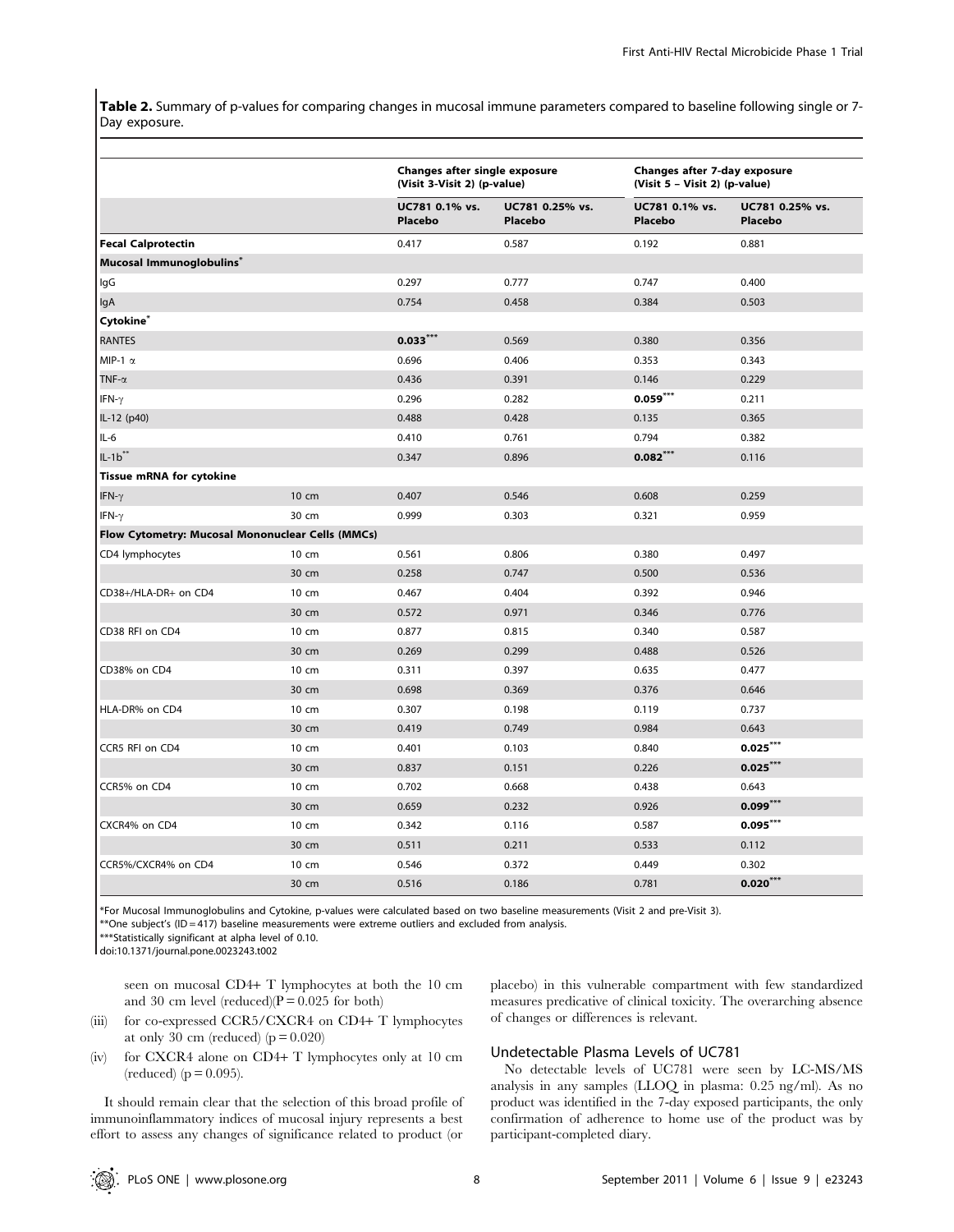# Biopsy Infection studies: Successful Suppression of ex vivo HIV-1 Infection of Colorectal Biopsies Exposed in vivo to UC781

Characteristics of biopsy infections at baseline (Visit 2). All 36 participants had baseline colonic biopsies obtained from 10 cm and 30 cm immediately set up for ex vivo HIV-1 infection with R5 HIV<sub>BaL</sub> at two titers  $(10^4 \text{ TCID}_{50}$  and  $10^2$  $TCID_{50}$ . All but one participants' biopsies were infectible at baseline with the higher  $10^4$  TCID<sub>50</sub> viral titer. Only  $\sim 60\%$  of participants' biopsies were infectible at baseline with the lower  $10<sup>2</sup>$ TCID50 titer. The single individual with biopsies not infectible at baseline with either titer (subject #439) demonstrated normal ranges of surface CCR5 expression on mucosal CD4 T lymphocytes by flow cytometry.

The  $\sim$ 40% of participants with uninfectible biopsies at baseline with the lower  $TCID_{50}$  10<sup>2</sup> titer were not the same 40% with uninfectible biopsies at subsequent visits. Over the course of the trial, evaluating only the placebo group  $(n = 12)$ , as at baseline, all were infectible at all visits with the higher  $10^4$  TCID<sub>50</sub> titer. With the lower  $10^2$  viral titer, the 33.3% (subjects  $\#401, 407, 432, 445$ ) not infectible at baseline (Visit 2) was a different 33.3% subset than those not infectible at Visit 3 (subjects #426, 432, 442, 455). At Visit 5, 66.7% of placebo-treated explants were not infectible with the lower viral titer (subjects #407, 416, 417, 426, 432, 442, 445, 455). With the lower viral titer, a participant's biopsies being uninfectible at one visit did not predict uninfectibility at later visits.

To determine whether biopsy infectibility ex vivo was impacted by location (10 cm versus 30 cm), baseline p24 infection levels for each titer of virus was compared, using paired t-tests. No evidence for differences in explant infectibility ex vivo was seen between two biopsy locations of 10 and 30 cm. These data support using a single site in future similarly designed trials.

Single-Dose Exposure: Ex vivo infections were suppressible following single-dose in vivo product exposure. Data are shown in Figure 2 for the *within-group* suppression of cumulative p24 following ex vivo infection of participants' biopsies when exposed in vivo to the single dose of the topical product (Visit 3 compared to Visit 2). These products were directly applied by study clinicians. In the 0.25% UC781 treatment group, the sharp decreases in viral infections from Visit 2 to Visit 3 are striking. This decrease is consistent across both virus titer levels and both biopsy locations.

The viral suppression shown in Figure 2 (*right column*) using the 0.25% UC781 formulation are significant at  $\alpha = 0.05$ , based on two-sided paired t-tests for the four separate before-after comparisons  $(10^2 \text{ virus at } 10 \text{ cm}, 10^2 \text{ virus at } 30 \text{ cm}, 10^4 \text{ virus})$ at 10 cm,  $10^4$  virus at 30 cm) ( $p<0.02$ ). The same paired beforeafter comparisons for the 0.1% UC781 formulation demonstrate a trend toward suppression but with marginally significant or nonsignificant differences (10<sup>2</sup> virus: p = 0.69 at 10 cm, p = 0.038 at 30 cm; for  $10^4$  virus:  $p = 0.051$  at 10 cm,  $p = 0.035$  at 30 cm). None of the placebo comparisons showed a significant change between Visit 2 and Visit 3.

Single exposure: Between group differences in biopsy viral suppression. The effect of 0.25% UC781 formulation relative to placebo was significant for  $10^4$  TCID<sub>50</sub> at 10 cm  $(p = 0.002)$  and close to significant for  $10^4$  TCID<sub>50</sub> at 30 cm ( $p = 0.059$ ) at the significance level of  $\alpha = 0.05$ .

Seven-Day Exposure: Biopsies from 7-day, in vivo exposed participants did not demonstrate durable suppression of ex **vivo infection.** Figure 3 shows the cumulative  $p24$  effect following ex vivo infection of participants' biopsies after the 7-day, at home, self-delivered exposure of the topical product (Visit 5) compared to baseline (Visit 2). None of the paired before-after comparisons in either study group (0.25% UC781, 0.1% UC781,

placebo) demonstrated a significant change between Visit 2 and Visit 5 under any combination of virus titers and biopsy locations. 7 day exposure: Between group differences in explant viral suppression. Betweengroup reductions were also not seen following the 7-day exposure group comparisons.

Mixed model analyses showed ''treatment,'' not biopsy location, was responsible for the observed significant effects. This approach addressed whether differences in the cumulative p24 between baseline (Visit 2) and post-single exposure (Visit 3) were primarily related to treatment and/or biopsy location. The treatment effect was highly significant for the 0.25% UC781 in vivo treated biopsies exposed ex vivo to  $10^4$  TCID<sub>50</sub> virus  $(p<0.001)$ . The tests for biopsy location as well as location  $\times$ treatment interaction were not significant (p = 0.65 and  $p = 0.40$ , respectively). The other three analyses  $(0.1\%$  formulation with  $10^2$  TCID<sub>50</sub>, 0.1% formulation with  $10^4$  TCID<sub>50</sub>, 0.25% formulation with  $10^2$  TCID<sub>50</sub>) also did not show any significant treatment, location or treatment×location effects.

## **Discussion**

There are five main findings in this first-in-field, Phase 1, randomized, double-blind, placebo-controlled trial of a vaginally formulated HIV-1 microbicide used rectally in 36 men and women: (i) The results showed both doses of the vaginallyformulated UC781 gel used rectally are safe by every index used and are highly acceptable to participants [50]; (ii) The design of the trial was innovative by including two separate exposures (single and 7-day) as independent but linked components to expedite safety assessments; (iii) A novel profile of diverse mucosal ''immunotoxicity'' indices was included to evaluate potential changes in colorectal mucosa following product exposure, some of which might later point to increased risk of HIV infection; (iv) The immunotoxicity results here correlated well with previously published data from HPTN 056 [49], designed specifically to identify mucosal markers of interest and their stability over 6 weeks; (v) The novel Phase 1 inclusion of ex vivo biopsy infectibility studies based on in vivo exposed tissue samples was demonstrated as a robust, clinically-relevant, potential early bio-indicator of efficacy. After this trial was completed, it was decided that further development of UC781 would not be pursued because of problems with solubility, stability and other reasons unrelated to this trial. However, findings (ii) through (v) above represent significant advances in the field of microbicide development independent of the product studied.

Colorectal mucosa is composed of a single layer of columnar epithelial cells, extremely receptive to injury but capable of rapid repair. It is highly vulnerable to HIV-1 infection [7,22], related to the subjacent lamina propria which, in health, is densely populated with activated memory T-cells expressing both CD4 and both HIV-1 co-receptors CCR5 and CXCR4, as well as dendritic cells (DCs) and macrophages [6,7,22,66,67]. The physiologically inflamed tissue is more infectible per sex act (possibly by 20 to 2000-fold depending on co-STI infections, inflammation, etc) than is the vaginal mucosa [68–70]. These differences may also increase rectal compared to vaginal susceptibility to microbicide-induced toxicity, potentially favoring HIV infection [16] as seen with other sexually transmitted infections [31,33,34]. The rapidly reactive rectal tissue responses make selecting sample study points difficult, as evidenced by the differing reports and clinical implications seen with N9. Tabet et al. in evaluating an approved vaginal formulation of N9 in MSM [16], described mild to no rectal histological changes in participants receiving up to 6 weeks of daily N9 (or placebo gel) with samples collected up to 12 hours after N9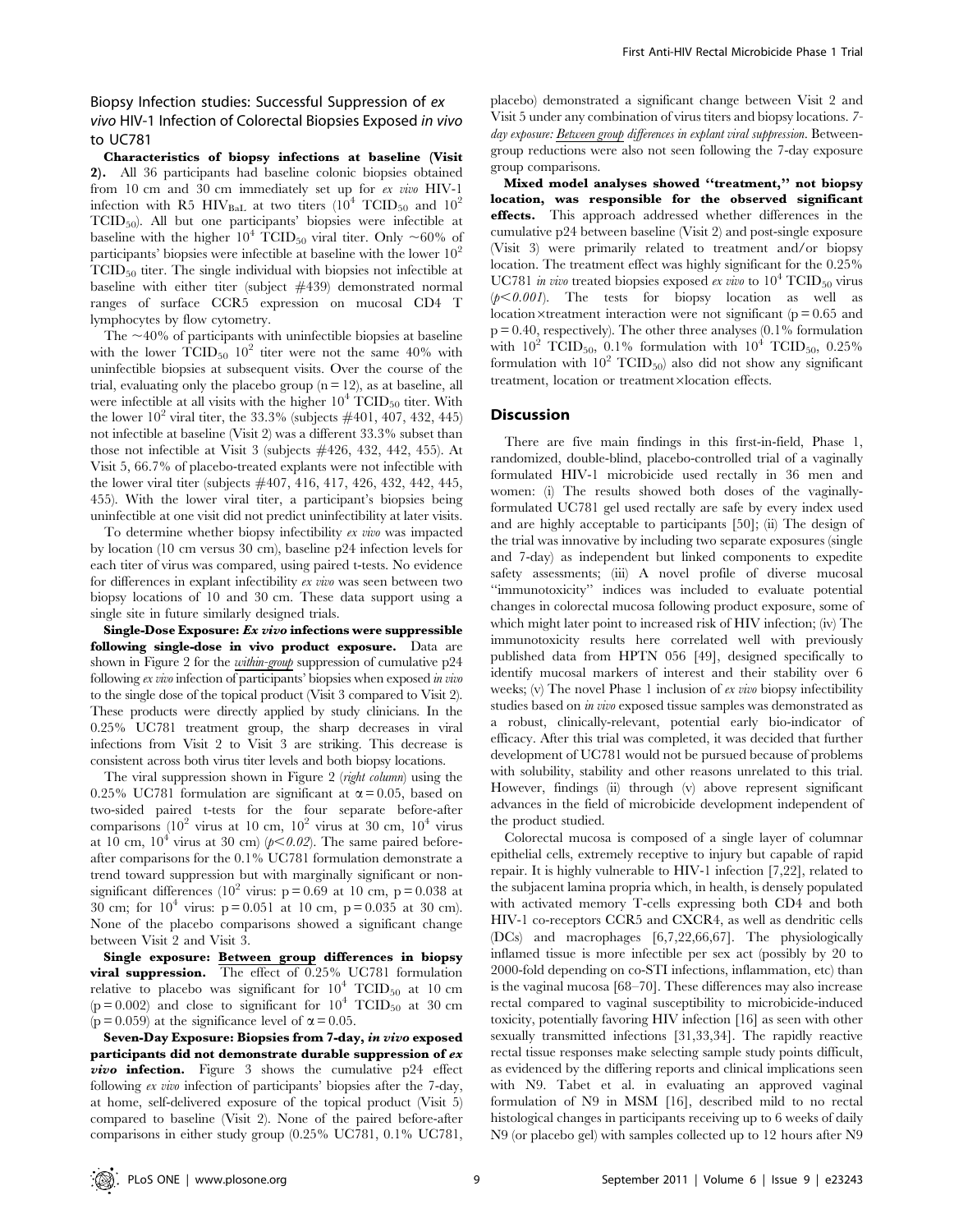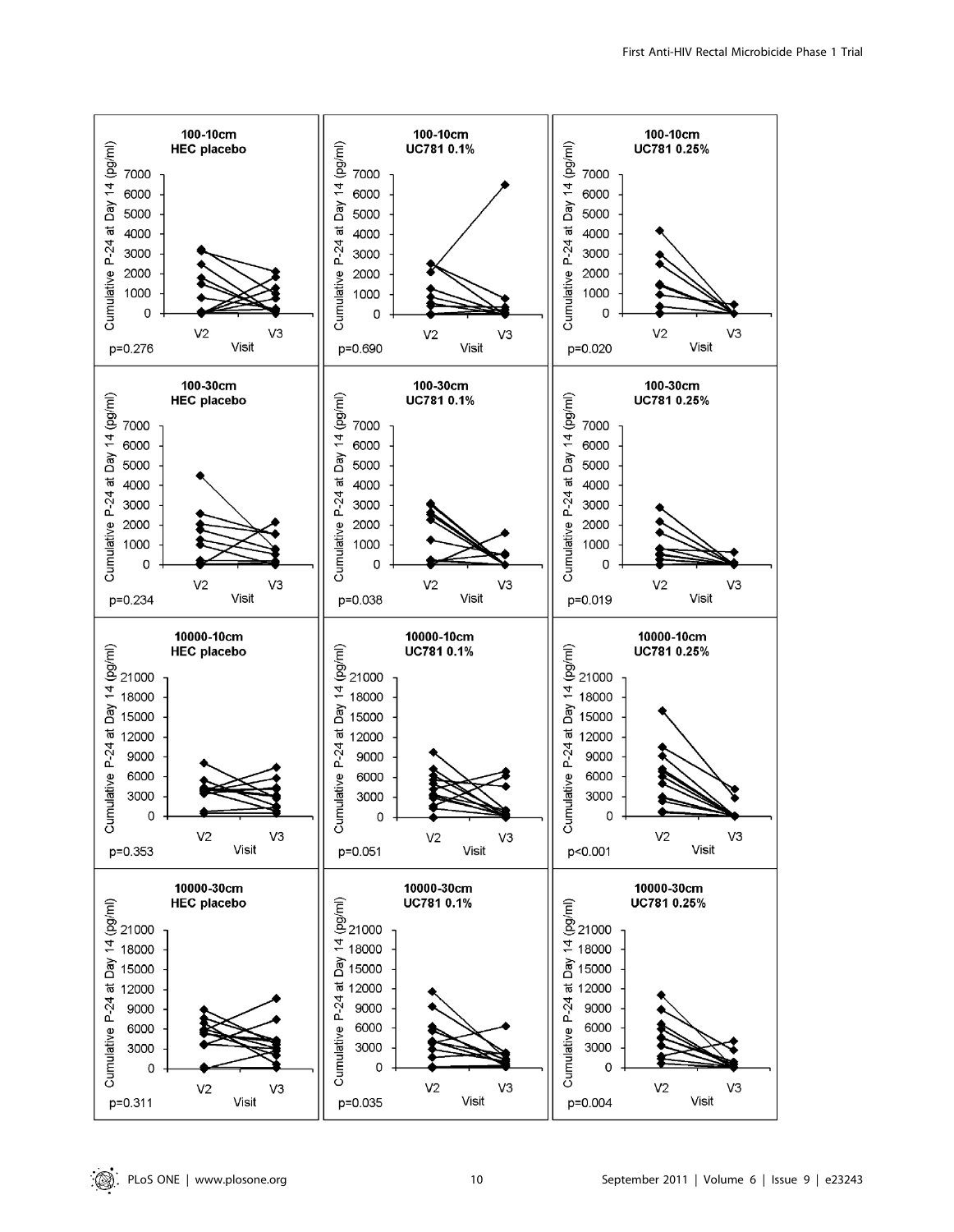Figure 2. Changes in ex vivo infectibility of rectal biopsies following single exposure. The graphs document the impact of the in vivo delivered HEC placebo gel, 0.1% UC781 gel or the 0.251% UC781 gel on suppressing ex vivo HIV-1 tissue infection. Changes in cumulative p24 antigen at day 14 from biopsies at Visit 2 and Visit 3 are reflective of relative degrees of replicative activity of either low (10<sup>2</sup> TCID<sub>50</sub>) or high (10<sup>4</sup> TCID<sub>50</sub>) titer HIV-1<sub>BaL</sub> in biopsies from either 10cm or 30cm (p values in lower left corner of each figure) after a confirmed 30 minutes of in vivo exposure to the defined product.

doi:10.1371/journal.pone.0023243.g002

exposure [15]. In contrast, Phillips et al. using rectal lavage and histology endpoints, saw marked rectal epithelial exfoliation 15 minutes after a single N9 topical exposure in men which disappeared after 2 hours [14].

In this Phase 1 trial, the rectally-applied, vaginally-formulated UC781 0.1% and 0.25% gel and the HEC placebo were safe. There were no Grade 3 or higher AEs reported nor any procedure-related AEs despite over 3000 biopsies having been performed. Retention was 100% post-enrollment, emphasizing participant's understanding and willingness to undergo these procedures repeatedly.

Acceptability (using web-based surveys and an in-depth interview at study's end) was high, especially when focusing on ''likelihood'' to use the product in the future [50]. The importance of determining acceptability in the early phases of microbicide development is critical, enabling earlier, less costly product changes and raising the likelihood of real-life use.

The ''immunotoxicity assays'' as a whole, showed no significant changes from baseline for each product or any significant differences between study groups. This was true for both the 10 cm and 30 cm assessments following the single-dose and the 7 day dose exposures. It is reassuring that the baseline results here were generally within the normative ranges reported in HPTN 056 [49]. This confirmation is important to the field.

One of the most impactful endpoints in this Phase 1 trial was the first-time attempt to infect ex vivo tissue biopsies that had been exposed to drug only in vivo. Given limits on the number of biopsies obtainable, only the laboratory strain of R5 HIVBaL was used at two titers (TCID<sub>50</sub> of  $10^4$  and  $10^2$  using the same lot of virus). These titers are thought to be far in excess of ejaculate concentrations [43–45]. Colorectal explant techniques have been increasingly used for HIV-1 infectibility readouts from a variety of tissue types [64,71,72] and evaluated in a multi-center standardization process conducted within the NIH sponsored Microbicide Quality Assurance Program [65]. Currently, there are two freshlyacquired, colorectal explant models: the ''sealed edge'' model optimizing polarization and orientation for virus exposure [73] and the ''exposed edge'' model [41] which simply places the explant on a gelfoam raft, with virus access to all surfaces. This trial utilized the second model as we felt it more accurately reflected clinically relevant situations where preparatory enemas and rectal intercourse are often traumatic to the epithelia, potentially providing HIV with direct access to sub-epithelial target cells.

The higher viral titer reproducibly infected nearly all subjects' colorectal biopsies at baseline while the lower viral titer infected only 60%. Notably, the 40% not infectible with this lower titer at baseline were not always the same 40% uninfectible at later time points (placebo arm). This supports an interpretation that infection at this titer (closer to clinically relevant titers) could be a statistically random event or reflect intra-subject biological variables, such as innate defenses, at the mucosal surface. For use in smaller, exploratory and Phase 1 trials, if baseline infectibility is needed to optimize power calculations and smaller enrollment numbers, it appears a higher viral titer would be preferred to insure baseline infectibility.

# Evaluating the data from the directly-applied, single topical gel exposure

Statistically significant suppression of ex vivo biopsy infections was seen in the high-concentration gel group (0.25%) after a single exposure compared to baseline. This was seen with both the high and low titered virus. Between-group comparisons (UC781 gel compared to placebo) demonstrated that the treatment effect was significant, even with these small subject numbers. This was seen only with the higher viral titer. The data are compelling when evaluating the 30 minute topical exposure of the higher UC781 concentration (0.25% gel) at 10 cm (area most likely drug exposed) using the higher viral titer (assuring baseline infectibility). UC781 is a potent inhibitor of viral RT. For this to be the main mediator of suppression in these heavily washed biopsies, other mechanisms may need to be invoked and tested, including an intracellular activity and/or retained drug in tissue/membranes due to the lipophilic nature of UC781 inhibiting further replication. This latter observation is the known (but poorly understood) ''memory'' effect of UC781. A clinically relevant advantage may be prolonged resistance to transmission due to this feature of UC781, possibly allowing for coitally-dissociated administration.

These results showing suppression of ex vivo biopsy infection were consistent and reproducible, within groups and between groups. Given that these are clinical samples with expected intersubject variability and washed frequently by shaking in media and during transport from the endoscopy unit to the laboratory, it is remarkable that any ex vivo impact was seen with only 12 participants in each study group. Additional confounders (that might have taken years to segregate out) include *in vivo* variables such as the biological activity of the colorectal area (continuous mucus secretion, peristaltic activity, frequent stool passage) and the absence of an independent, visual identifier to guide biopsy acquisition relative to where the investigator-administered topical drug might be located 30 minutes after exposure.

#### Evaluating the 7-day (uncontrolled) exposure

As no independent, reliable biological indicator of home delivery/compliance was used (a great need in this field), there are many contributory explanations for the apparent absence of ex vivo suppression of biopsy infections. Maintained suppression would be dependent on the subjects using the product daily, as instructed, and that there be some tissue penetration/retention, given the active GI elimination processes. In addition, some of the biochemical, lipophilic features of UC781 as well as its tissue halflife in vivo remain undefined. When coupled with complex mucosal factors of mucus, microflora and dynamic epithelial turnover, the absence of 7-day exposed ex vivo suppression is more understandable and points out challenges to address in future trials.

At this point, the ex vivo biopsy infection suppression assays may be viewed as a possible bioindicator of pre-clinical efficacy. Importantly for future trials: (i) no differences were seen using the 30 cm or the 10 cm biopsies, supporting the selection of a single anatomical site in similarly designed trials (benefiting participant safety as well) and (ii) using a sufficiently high titer of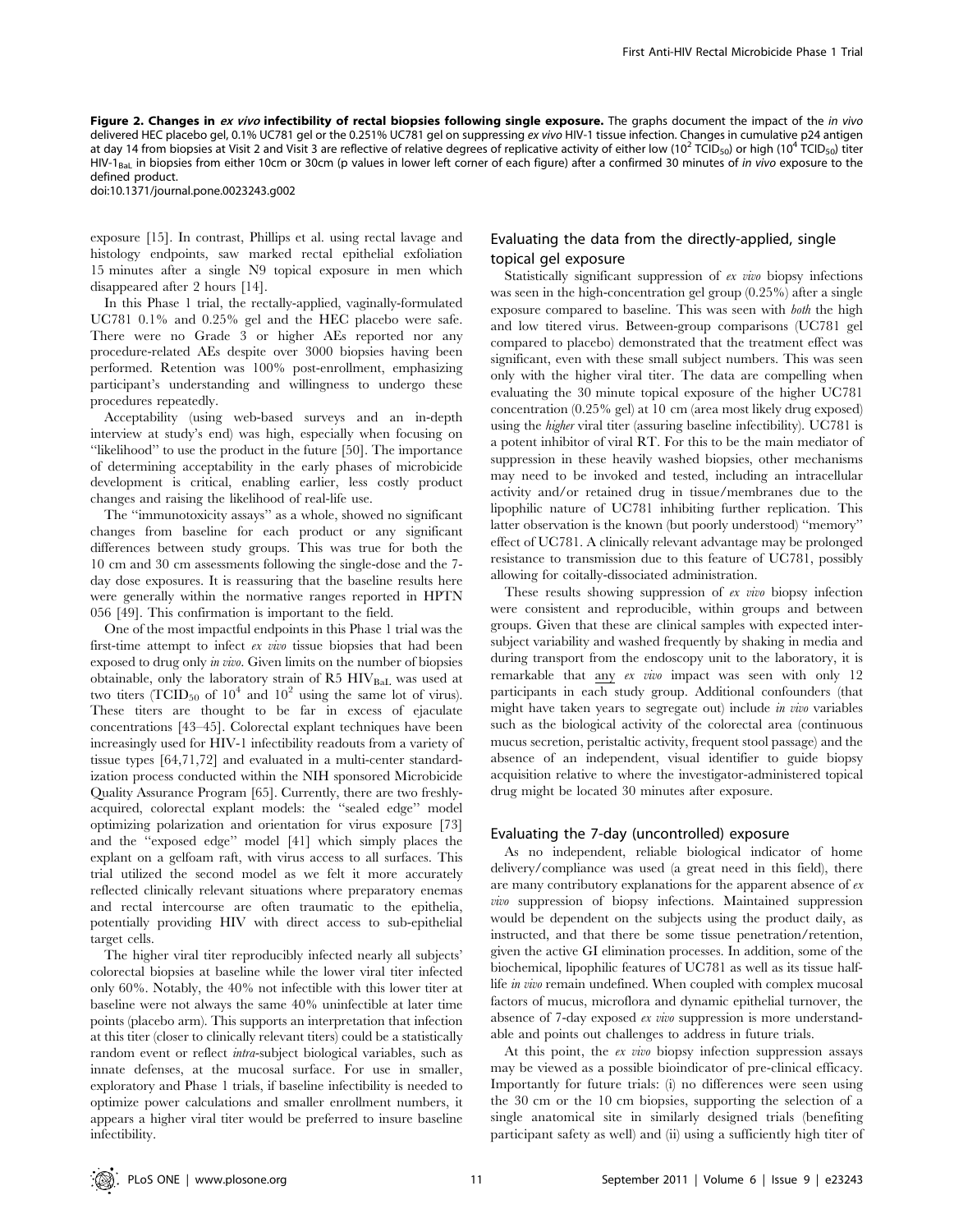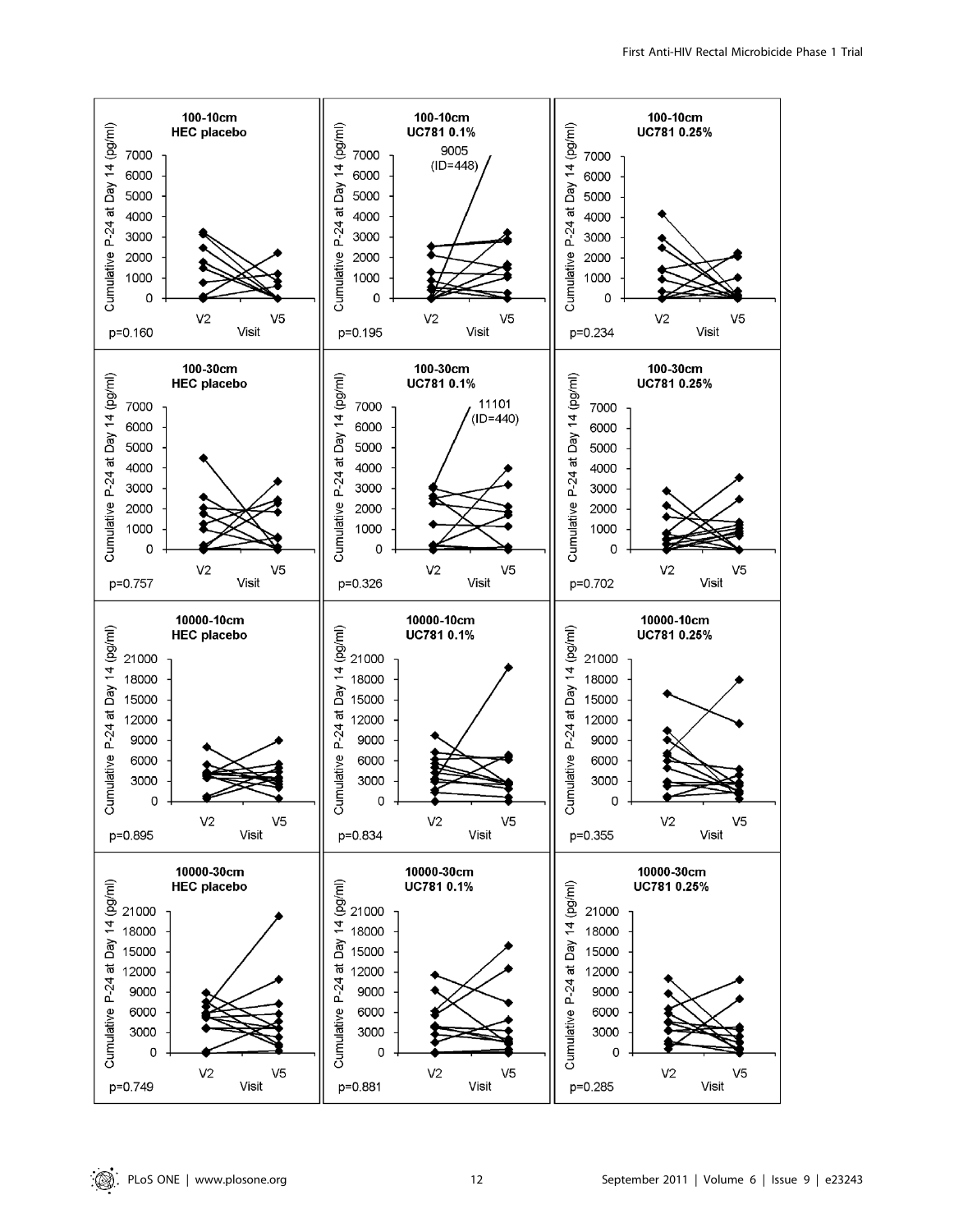Figure 3. Changes in ex vivo infectibility of rectal biopsies following 7-day exposure. The graphs document the impact of the in vivo delivered HEC placebo gel, 0.1% UC781 gel or the 0.251% UC781 gel on suppressing ex vivo HIV-1 tissue infection. Changes in cumulative p24 antigen at day 14 from biopsies at Visit 2 and Visit 5 are reflective of relative degrees of replicative activity of either low (10<sup>2</sup> TCID<sub>50</sub>) or high (10<sup>4</sup> TCID<sub>50</sub>) titer HIV-1<sub>BaL</sub> in biopsies from either 10 cm or 30 cm (p values in lower left corner of each figure) after a (presumed) week of in vivo daily exposure to the defined product.

doi:10.1371/journal.pone.0023243.g003

standardized virus minimizes data loss due to uninfectible baseline samples.

## Conclusions

The microbicide field has met with significant difficulties in attempting to move a product from design through development to demonstrating efficacy. The first hopeful signs were the dramatic results from CAPRISA 004 [10]. While not discussed much 10 years ago, awareness of the high prevalence of receptive anal intercourse (RAI) in heterosexual partnering [24–30,74–80] as well as MSM, combined with the enhanced infectibility per sex act of this compartment has driven the microbicide field to actively include development, assessment and acceptability of rectal microbicides into the main portfolio of scientific and public health goals.

Many advances in technology, immunotoxicity assessments, PK and pharmacodynamic (PD) study design, formulations and acceptability measures have enabled the development of more strategic and focused efforts with rectal microbicides [41,46,47,49,54,63,64,81–85], supporting a rapid advance to clinical trials. While development of a combination microbicide useable in both sexual compartments is a long-term desired goal, the current need for a safe and effective rectal microbicide is evident. The inclusion of a novel ex vivo biomarker of efficacy in a Phase 1 trial is a boon to the field and may turn out to be an exciting addition as a ''nonclinical surrogate of bio-efficacy,'' helping guide decisions about which agents at which concentrations should be advanced in human trials. These intensive efforts and mucosal indices benefit the microbicide field as well as the growing focus on mucosal vaccines, enabling a more rational and cost-effective product development pipeline.

## Supporting Information

Table S1 Demographics. (PDF)

Table S2 Adverse Events. (PDF)

## References

- 1. Brenchley JM, Douek DC (2008) HIV infection and the gastrointestinal immune system. Mucosal Immunol 1: 23–30.
- 2. Nazli A, Chan O, Dobson-Belaire WN, Ouellet M, Tremblay MJ, et al. (2010) Exposure to HIV-1 directly impairs mucosal epithelial barrier integrity allowing microbial translocation. PLoS Pathog 6: e1000852.
- 3. Shattock RJ, Haynes BF, Pulendran B, Flores J, Esparza J (2008) Improving defences at the portal of HIV entry: mucosal and innate immunity. PLoS Med 5: e81.
- 4. Margolis L, Shattock R (2006) Selective transmission of CCR5-utilizing HIV-1: the 'gatekeeper' problem resolved? Nat Rev Microbiol 4: 312–317.
- 5. Olsson J, Poles M, Spetz AL, Elliott J, Hultin L, et al. (2000) Human immunodeficiency virus type 1 infection is associated with significant mucosal inflammation characterized by increased expression of CCR5, CXCR4, and beta-chemokines. J Infect Dis 182: 1625–1635.
- 6. Poles MA, Elliott J, Taing P, Anton PA, Chen IS (2001) A preponderance of CCR5(+) CXCR4(+) mononuclear cells enhances gastrointestinal mucosal susceptibility to human immunodeficiency virus type 1 infection. J Virol 75: 8390–8399.
- 7. Anton PA, Elliott J, Poles MA, McGowan IM, Matud J, et al. (2000) Enhanced levels of functional HIV-1 co-receptors on human mucosal T cells demonstrated using intestinal biopsy tissue. AIDS 14: 1761–1765.

Table S3 Means and Standard Deviations. (PDF)

Protocol S1 Trial Protocol. (PDF)

Checklist S1 CONSORT Checklist. (DOC)

## Acknowledgments

We would like to thank the very dedicated participants who enrolled in this study. Without their commitment, none of this critical HIV prevention work could proceed. Dr. Dorothy Patton, University of Washington, provided assistance in validating the performance of epithelial sloughing assays. Independent, secondary statistical analyses were provided by Dr. Nicola Richardson-Harman with AlphaStatConsult LLC, via a subcontract with Advanced BioScience Laboratories, Kensington, MD (though an NIAID contract). Significant contributions toward study organization, management, recruitment and laboratory assays/endoscopies were made by Chomchay Siboliban, Charles Price, Daniel Cho, Julia Klein and Elizabeth J. Johnson in Dr. Anton's UCLA Laboratory. Additional acknowledgments are due to Anne-Marie Corner, Marianne Callahan and many individuals from BioSyn and, subsequently, still with CONRAD, the dedicated PPD study monitors as well as the UCLA Endoscopy Suite nurses and staff for support and coordination. Special thanks are due to the NIH DAIDS IPCP officers for their institutional and individual support and guidance through many first-time challenges.

#### Author Contributions

Conceived and designed the experiments: PAA IM CM HG TM AC-D AV LR JB WGC. Performed the experiments: PAA IM TS AA JE KT GC AV AC-D LR. Analyzed the data: EK JE TS RD JB WGC YZ GC LR PAA IM. Contributed reagents/materials/analysis tools: TM HG CM LR AC-D RD. Wrote the paper: PAA IM CM WGC YZ GC JE TS EK. Coordinated overall research team: PAA IM EK AA JE. Provided overall supervision of the QA program: EK. Supervision of QC activities: EK TS JE. Critically revised the paper and approved the manuscript: PAA IM CM HG WGC YZ GC LR JB TS JE KT. Laboratory supervision: JE. Pharmacy supervision: EK. Data Management/Online Access: BD EK AA.

- 8. Donnell D, Baeten JM, Kiarie J, Thomas KK, Stevens W, et al. (2010) Heterosexual HIV-1 transmission after initiation of antiretroviral therapy: a prospective cohort analysis. Lancet 375: 2092–2098.
- 9. Anema A, Wood E, Montaner JS (2008) The use of highly active retroviral therapy to reduce HIV incidence at the population level. CMAJ 179: 13–14.
- 10. Karim QA, Karim SS, Frohlich JA, Grobler AC, Baxter C, et al. (2010) Effectiveness and Safety of Tenofovir Gel, an Antiretroviral Microbicide, for the Prevention of HIV Infection in Women. Science 329: 1168–1174.
- 11. Grant RM, Lama JR, Anderson PL, McMahan V, Liu AY, et al. (2010) Preexposure Chemoprophylaxis for HIV Prevention in Men Who Have Sex with Men. N Engl I Med.
- 12. Supervie V, Garcia-Lerma JG, Heneine W, Blower S (2010) HIV, transmitted drug resistance, and the paradox of preexposure prophylaxis. Proc Natl Acad Sci U S A 107: 12381–12386.
- 13. New York City Dept.of Helath and Mental Hygene (2010) Women, unprotected anal sex and HIV risk. NYC Vital Signs 9.
- 14. Phillips DM, Taylor CL, Zacharopoulos VR, Maguire RA (2000) Nonoxynol-9 causes rapid exfoliation of sheets of rectal epithelium. Contraception 62: 149–154.
- 15. Tabet SR, Surawicz C, Horton S, Paradise M, Coletti AS, et al. (1999) Safety and toxicity of nonoxynol-9 gel as a rectal microbicide. Sex Transm Infect 26: 564–571.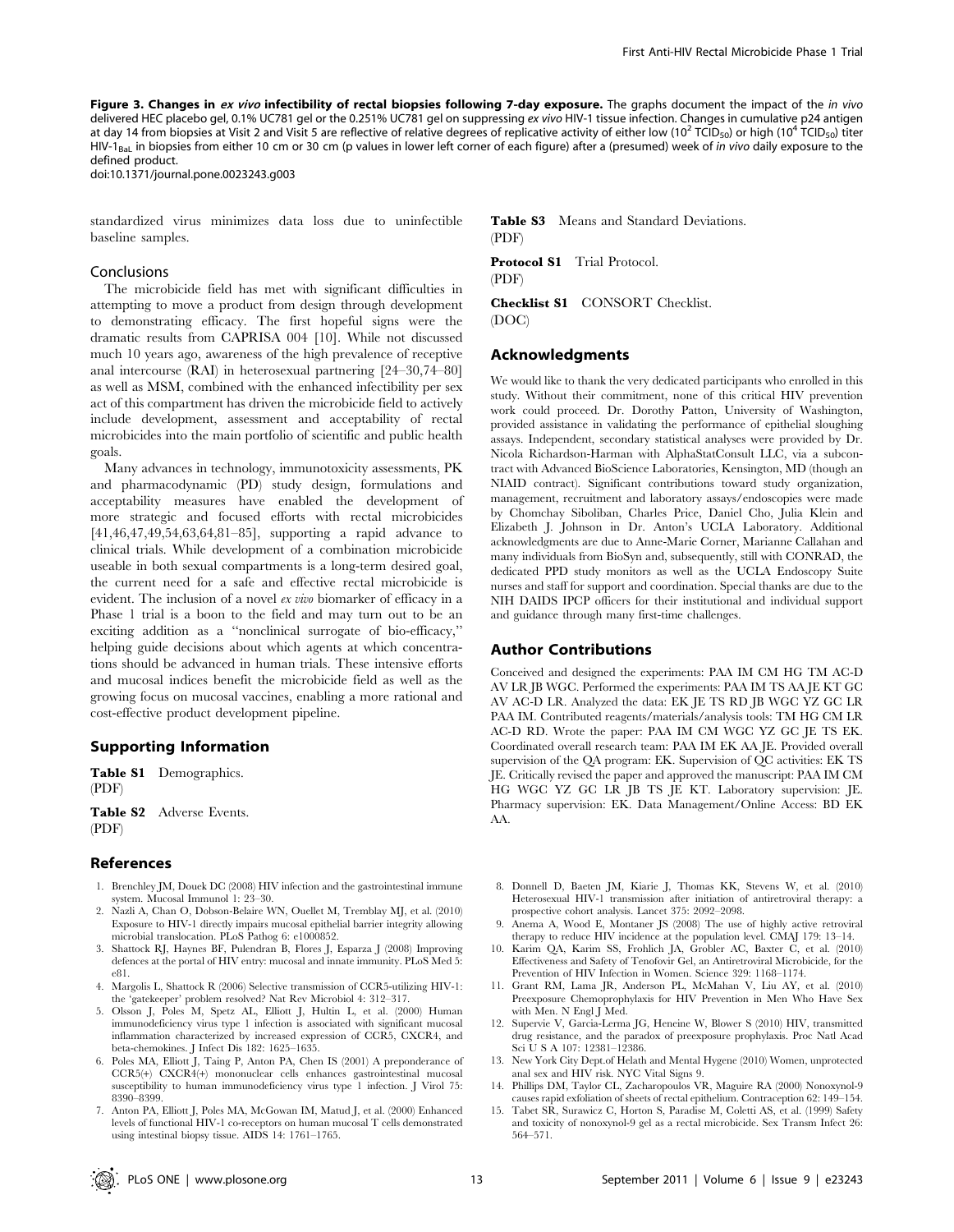- 16. Van Damme L, Ramjee G, Alary M, Vuylsteke B, Chandeying V, et al. (2002) Effectiveness of COL-1492, a nonoxynol-9 vaginal gel, on HIV-1 transmission in female sex workers: a randomised controlled trial. Lancet 360: 971–977.
- 17. AVAC: Global Advacocy for HIV Prevention (2009) Understanding the results from trials of the PRO 2000 microbicide candidate. AVAC.ORG.
- 18. Kamali A, Byomire H, Muwonge C, Bakobaki J, Rutterford C, et al. (2010) A randomised placebo-controlled safety and acceptability trial of PRO 2000 vaginal microbicide gel in sexually active women in Uganda. Sex Transm Infect 86: 222–226.
- 19. HPTN 035 (2010) HPTN 035: Phase II/IIb safety and effectiveness study of the vaginal microbicides BufferGel and 0.5% PRO2000/5 Gel (P) for the prevention of HIV infection in women. http://www.hptn.org/research\_studies/hptn035. asp.
- 20. Van Damme L, Govinden R, Mirembe FM, Guedou F, Solomon S, et al. (2008) Lack of effectiveness of cellulose sulfate gel for the prevention of vaginal HIV transmission. N Engl J Med 359: 463–472.
- 21. Halpern V, Ogunsola F, Obunge O, Wang CH, Onyejepu N, et al. (2008) Effectiveness of cellulose sulfate vaginal gel for the prevention of HIV infection: results of a Phase III trial in Nigeria. PLoS ONE 3: e3784.
- 22. Lapenta C, Boirivant M, Marini M, Santini SM, Logozzi M, et al. (1999) Human intestinal lamina propria lymphocytes are naturally permissive to HIV-1 infection. Eur J Immunol 29: 1202–1208.
- McGowan I, Elliott J, Fuerst M, Taing P, Boscardin J, et al. (2004) Increased HIV-1 mucosal replication is associated with generalized mucosal cytokine activation. J Acquir Immune Defic Syndr 37: 1228–1236.
- 24. Mosher WD, Chandra A, Jones J (2005) Sexual behavior and selected health measures: men and women 15–44 years of age, United States, 2002. Adv Data. pp 1–55.
- 25. Halperin DT (1999) Heterosexual anal intercourse: prevalence, cultural factors, and HIV infection and other health risks, Part I. AIDS Patient Care STDS 13: 717–730.
- 26. Baldwin JI, Baldwin JD (2000) Heterosexual anal intercourse: an understudied, high-risk sexual behavior. Arch Sex Behav 29: 357–373.
- 27. Gross M, Holte SE, Marmor M, Mwatha A, Koblin BA, et al. (2000) Anal sex among HIV-seronegative women at high risk of HIV exposure. The HIVNET Vaccine Preparedness Study 2 Protocol Team. J Acquir Immune Defic Syndr 24: 393–398.
- 28. Skurnick JH, Kennedy CA, Perez G, Abrams J, Vermund SH, et al. (1998) Behavioral and demographic risk factors for transmission of human immunodeficiency virus type  $\overline{1}$  in heterosexual couples: report from the Heterosexual HIV Transmission Study. Clin Infect Dis 26: 855–864.
- 29. Leichliter JS, Chandra A, Liddon N, Fenton KA, Aral SO (2007) Prevalence and correlates of heterosexual anal and oral sex in adolescents and adults in the United States. J Infect Dis 196: 1852–1859.
- 30. Gray RH, Wawer MJ, Brookmeyer R, Sewankambo NK, Serwadda D, et al. (2001) Probability of HIV-1 transmission per coital act in monogamous, heterosexual, HIV-1-discordant couples in Rakai, Uganda. Lancet 357: 1149–1153.
- 31. Celum C, Wald A, Hughes J, Sanchez J, Reid S, et al. (2008) Effect of aciclovir on HIV-1 acquisition in herpes simplex virus 2 seropositive women and men who have sex with men: a randomised, double-blind, placebo-controlled trial. Lancet 371: 2109–2119.
- 32. bu-Raddad LJ, Magaret AS, Celum C, Wald A, Longini IM, Jr., et al. (2008) Genital herpes has played a more important role than any other sexually transmitted infection in driving HIV prevalence in Africa. PLoS ONE 3: e2230.
- 33. Lingappa JR, Lambdin B, Bukusi EA, Ngure K, Kavuma L, et al. (2008) Regional differences in prevalence of HIV-1 discordance in Africa and enrollment of HIV-1 discordant couples into an HIV-1 prevention trial. PLoS ONE 3: e1411.
- 34. Zuckerman RA, Lucchetti A, Whittington WLH, Sanchez J, Coombs RW, et al. (2007) Herpes simplex virus (HSV) suppression with Valacyclovir reduces rectal and blood plama HIV-1 levels in HIV-1/HSV-2-seropositive men: A randomized, double-blind, placebo-controlled crossover trial. J Infect Dis 196: 1500–1508.
- 35. Barnard J, Borkow G, Parniak MA (1997) The thiocarboxanilide nonnucleoside UC781 is a tight-binding inhibitor of HIV-1 reverse transcriptase. Biochemistry 36: 7786–7792.
- 36. Balzarini J, Pelemans H, Aquaro S, Perno CF, Witvrouw M, et al. (1996) Highly favorable antiviral activity and resistance profile of the novel thiocarboxanilide pentenyloxy ether derivatives UC-781 and UC-82 as inhibitors of human immunodeficiency virus type 1 replication. Mol Pharmacol 50: 394–401.
- 37. Fletcher P, Kiselyeva Y, Wallace G, Romano J, Griffin G, et al. (2005) The nonnucleoside reverse transcriptase inhibitor UC-781 inhibits human immunodeficiency virus type 1 infection of human cervical tissue and dissemination by migratory cells. J Virol 79: 11179–11186.
- 38. Goddeeris C, Van den MG (2008) Free flowing solid dispersions of the anti-HIV drug UC 781 with Poloxamer 407 and a maximum amount of TPGS 1000: investigating the relationship between physicochemical characteristics and dissolution behaviour. Eur J Pharm Sci 35: 104–113.
- 39. Terrazas-Aranda K, Van HY, Hazuda D, Lewi P, Costi R, et al. (2008) Human immunodeficiency virus type 1 (HIV-1) integration: a potential target for microbicides to prevent cell-free or cell-associated HIV-1 infection. Antimicrob Agents Chemother 52: 2544–2554.
- 40. Lackman-Smith C, Osterling C, Luckenbaugh K, Mankowski M, Snyder B, et al. (2008) Development of a comprehensive human immunodeficiency virus type 1 screening algorithm for discovery and preclinical testing of topical microbicides. Antimicrob Agents Chemother 52: 1768–1781.
- 41. Fletcher PS, Elliott J, Grivel JC, Margolis L, Anton P, et al. (2006) Ex vivo culture of human colorectal tissue for the evaluation of candidate microbicides. AIDS 20: 1237–1245.
- 42. Fletcher P, Kiselyeva Y, Wallace G, Romano J, Griffin G, et al. (2005) The nonnucleoside reverse transcriptase inhibitor UC-781 inhibits human immunodeficiency virus type 1 infection of human cervical tissue and dissemination by migratory cells. J Virol 79: 11179–11186.
- 43. Chan DJ, McNally L (2008) Assays for the determination of HIV-1 load in semen: a review of indications, methods and performance in vitro. Curr HIV Res 6: 182–188.
- 44. Chan DJ, McNally L, Batterham M, Smith DE (2008) Relationship between HIV-RNA load in blood and semen in antiretroviral-naive and experienced men and effect of asymptomatic sexually transmissible infections. Curr HIV Res 6: 138–142.
- 45. Kalichman SC, Di BG, Eaton L (2008) Human immunodeficiency virus viral load in blood plasma and semen: review and implications of empirical findings. Sex Transm Dis 35: 55–60.
- 46. Patton DL, Sweeney YT, Balkus JE, Rohan LC, Moncla BJ, et al. (2007) Preclinical safety assessments of UC781 anti-human immunodeficiency virus topical microbicide formulations. Antimicrob Agents Chemother 51: 1608–1615.
- 47. Schwartz JL, Kovalevsky G, Lai JJ, Ballagh SA, McCormick T, et al. (2008) A randomized six-day safety study of an antiretroviral microbicide candidate UC781, a non-nucleoside reverse transcriptase inhibitor. Sex Transm Dis 35: 414–419.
- 48. Schwartz JL, Poindexter A, Wheeless A, Mauck CK, Callahan MM (2009) Safety evaluation of 1% tenofovir gel in healthy men. Int J STD AIDS 20: 384–386.
- 49. McGowan I, Elliott J, Cortina G, Tanner K, Siboliban C, et al. (2007) Characterization of baseline intestinal mucosal indices of injury and inflammation in men for use in rectal microbicide trials (HIV Prevention Trials Network-056). J Acquir Immune Defic Syndr 46: 417–425.
- 50. Ventuneac A, Carballo-Dieguez A, McGowan I, Dennis R, Adler A, et al. (2010) Acceptability of UC781 Gel as a Rectal Microbicide Among HIV-Uninfected Women and Men. AIDS Behav 14: 618–628.
- 51. Moher D, Hopewell S, Schulz KF, Montori V, Gotzsche PC, et al. (2010) CONSORT 2010 explanation and elaboration: updated guidelines for reporting parallel group randomised trials. BMJ 340: c869.
- 52. Schulz KF, Altman DG, Moher D (2010) CONSORT 2010 Statement: Updated Guidelines for Reporting Parallel Group Randomized Trials. Ann Intern Med 152: 726–732.
- 53. CONRAD (2006) Investigator's Brochure: Universal Placebo Gel. UC-781. Version 3.0.
- 54. Shacklett BL, Yang O, Hausner MA, Elliott J, Hultin L, et al. (2003) Optimization of methods to assess human mucosal T-cell responses to HIV infection. J Immunol Methods 279: 17–31.
- 55. Anton PA, Ibarrondo FJ, Boscardin WJ, Zhou Y, Schwartz EJ, et al. (2008) Differential immunogenicity of vaccinia and HIV-1 components of a human recombinant vaccine in mucosal and blood compartments. Vaccine 26: 4617–4623.
- 56. Brun JG, Ulvestad E, Fagerhol MK, Jonsson R (1994) Effects of human calprotectin (L1) on in vitro immunoglobulin synthesis. Scand J Immunol 40: 675–680.
- 57. Yui S, Mikami M, Yamazaki M (1995) Induction of apoptotic cell death in mouse lymphoma and human leukemia cell lines by a calcium-binding protein complex, calprotectin, derived from inflammatory peritoneal exudate cells. J Leukoc Biol 58: 650–658.
- 58. Roseth AG, Aadland E, Jahnsen J, Raknerud N (1997) Assessment of disease activity in ulcerative colitis by faecal calprotectin, a novel granulocyte marker protein. Digestion 58: 176–180.
- 59. Tibble J, Teahon K, Thjodleifsson B, Roseth A, Sigthorsson G, et al. (2000) A simple method for assessing intestinal inflammation in Crohn's disease. Gut 47: 506–513.
- 60. Ibarrondo FJ, Anton PA, Fuerst M, Ng HL, Wong JT, et al. (2005) Parallel Human Immunodeficiency Virus Type 1-Specific CD8+ T-Lymphocyte Responses in Blood and Mucosa during Chronic Infection. J Virol 79: 4289–4297.
- 61. Hillier SL, Krohn MA, Rabe LK, Klebanoff SJ, Eschenbach DA (1993) The normal vaginal flora, H2O2-producing lactobacilli, and bacterial vaginosis in pregnant women. Clin Infect Dis 16 Suppl 4: S273–S281.
- 62. Clarke JG, Peipert JF, Hillier SL, Heber W, Boardman L, et al. (2002) Microflora changes with the use of a vaginal microbicide. Sex Transm Dis 29: 288–293.
- 63. Patton DL, Cosgrove Sweeney YT, Rabe LK, Hillier SL (2002) Rectal applications of nonoxynol-9 cause tissue disruption in a monkey model. Sex Transm Dis 29: 581–587.
- 64. Grivel JC, Elliott J, Lisco A, Biancotto A, Condack C, et al. (2007) HIV-1 pathogenesis differs in rectosigmoid and tonsillar tissues infected ex vivo with. AIDS 21: 1263–1272.